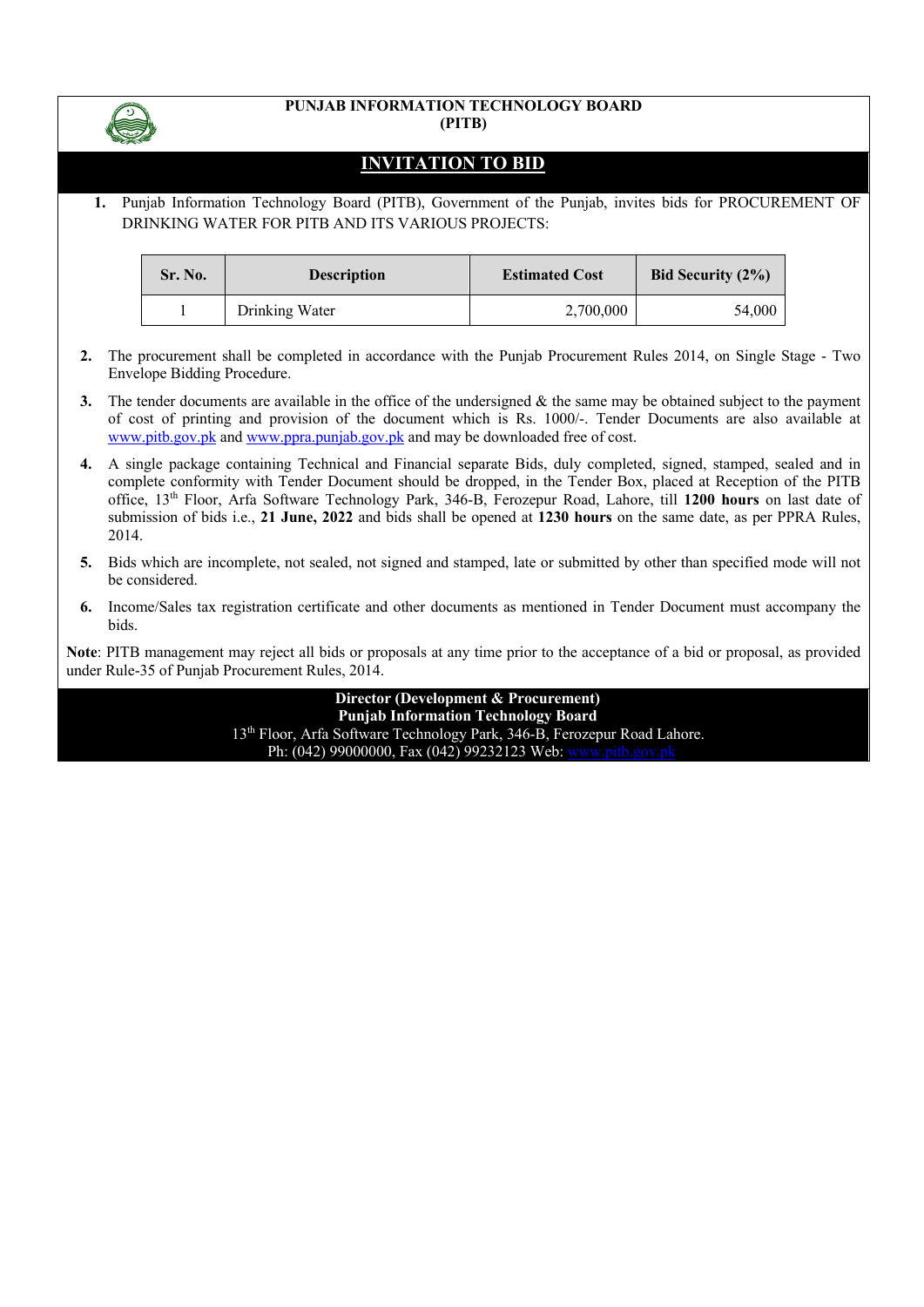# **Tender Document**

**Tender No. 107062022-1**

# **PROCUREMENT OF DRINKING WATER FOR PITB AND ITS VARIOUS PROJECTS**



# **Punjab Information Technology Board (PITB)**

13<sup>th</sup> Floor, Arfa Software Technology Park (ASTP), 346-B, Ferozepur Road, Lahore, Pakistan Phone: (+ 92) (42) (99000000), Fax: (+92) (42) (99232123) URL: www.pitb.gov.pk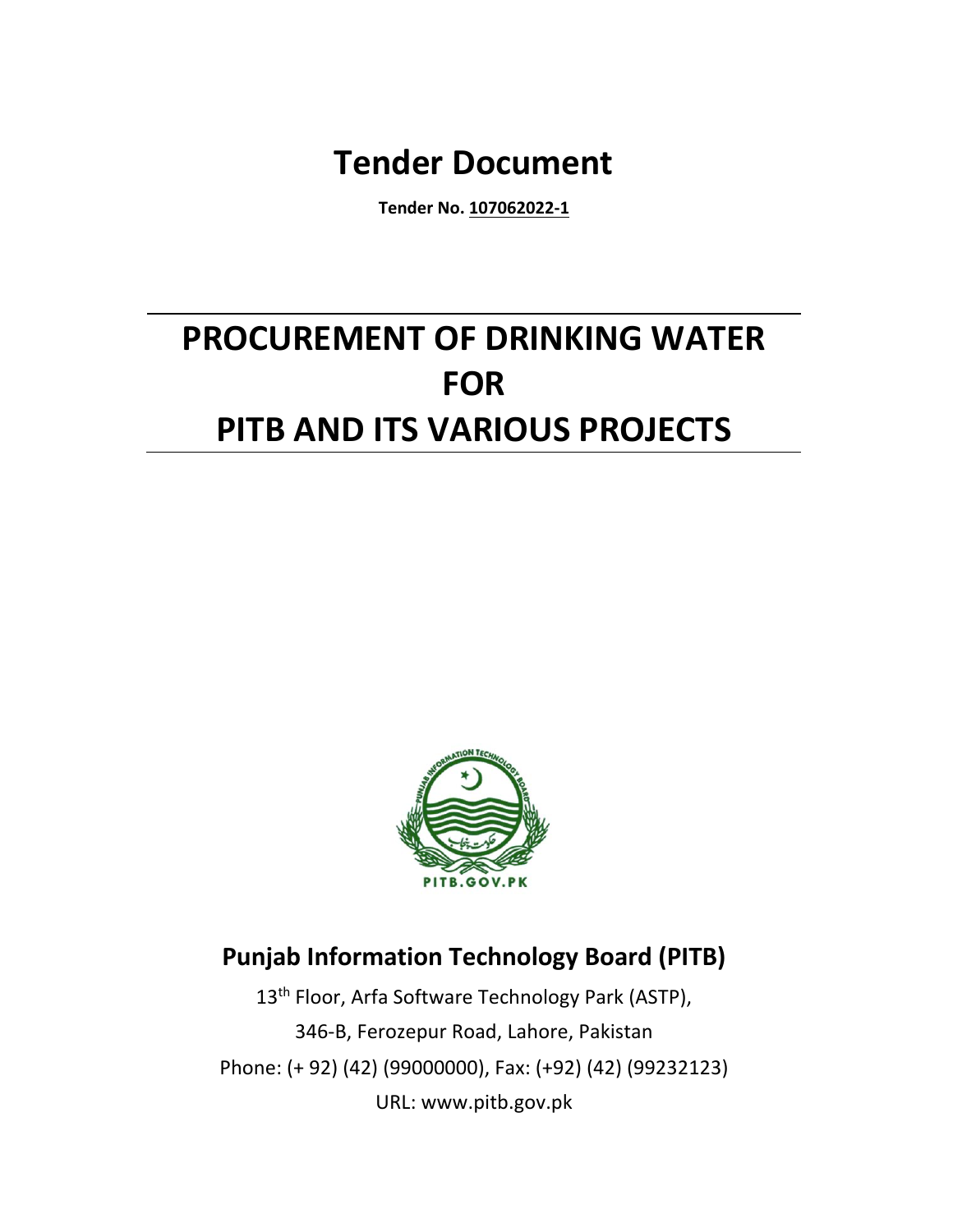# **Table of Contents**

| 1.  |                                                                        |  |
|-----|------------------------------------------------------------------------|--|
| 2.  |                                                                        |  |
|     |                                                                        |  |
| 3.  |                                                                        |  |
| 4.  |                                                                        |  |
| 5.  |                                                                        |  |
| 6.  |                                                                        |  |
| 7.  |                                                                        |  |
| 8.  |                                                                        |  |
| 9.  |                                                                        |  |
| 10. |                                                                        |  |
| 11. |                                                                        |  |
| 12. |                                                                        |  |
| 13. |                                                                        |  |
| 14. |                                                                        |  |
| 15. |                                                                        |  |
| 16. |                                                                        |  |
| 17. |                                                                        |  |
| 18. |                                                                        |  |
| 19. |                                                                        |  |
| 20. |                                                                        |  |
| 21. |                                                                        |  |
| 22. |                                                                        |  |
| 23. |                                                                        |  |
| 24. |                                                                        |  |
| 25. |                                                                        |  |
| 26. |                                                                        |  |
| 27. |                                                                        |  |
| 28. |                                                                        |  |
| 29. |                                                                        |  |
| 30. |                                                                        |  |
| 31. |                                                                        |  |
| 32. |                                                                        |  |
| 33. |                                                                        |  |
| 34. |                                                                        |  |
| 35. |                                                                        |  |
| 36. |                                                                        |  |
| 37. |                                                                        |  |
| 38. |                                                                        |  |
| 39. | Extensions in time for performance of obligations under the Contract20 |  |
| 40. |                                                                        |  |
| 41. |                                                                        |  |
| 42. |                                                                        |  |
| 43. |                                                                        |  |
| 44. |                                                                        |  |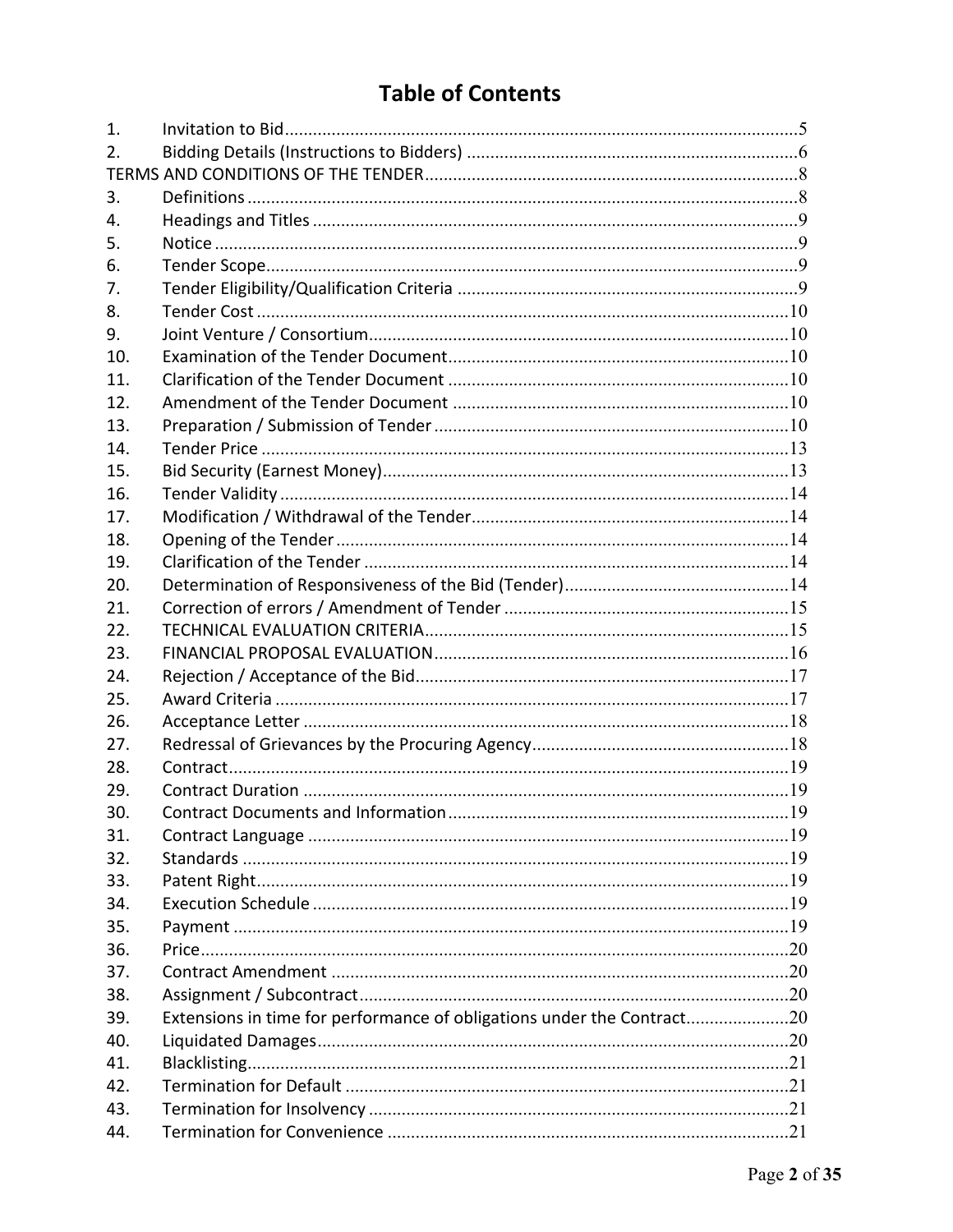| 45. |  |
|-----|--|
| 46. |  |
| 47. |  |
| 48. |  |
| 49. |  |
| 50. |  |
| 51. |  |
|     |  |
|     |  |
|     |  |
|     |  |
|     |  |
|     |  |
|     |  |
|     |  |
|     |  |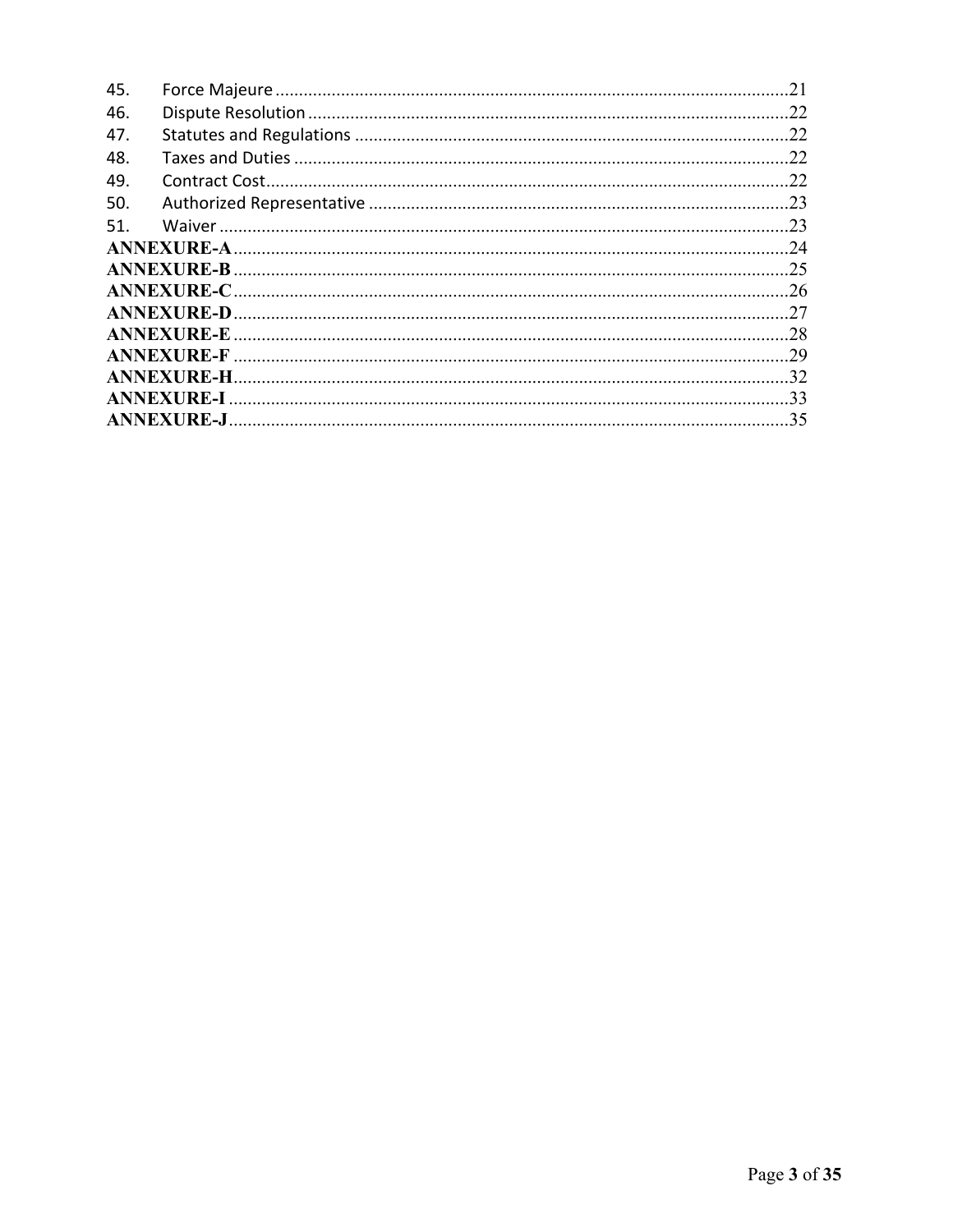# **Important Note:**

Bidders must ensure that they submit all the required documents indicated in the Bidding Documents without fail. Bids received without, undertakings, valid documentary evidence, supporting documents and the manner for the various requirements mentioned in the Bidding Documents or test certificates are liable to be rejected at the initial stage itself. The data sheets, valid documentary evidences for the critical components as detailed hereinafter should be submitted by the Bidder for scrutiny.

# **Applicability of Punjab Procurement Rules, 2014**

This Bidding Process will be governed under Punjab Procurement Rules, 2014, as amended from time to time and instructions of the Government of the Punjab received during the completion of the project.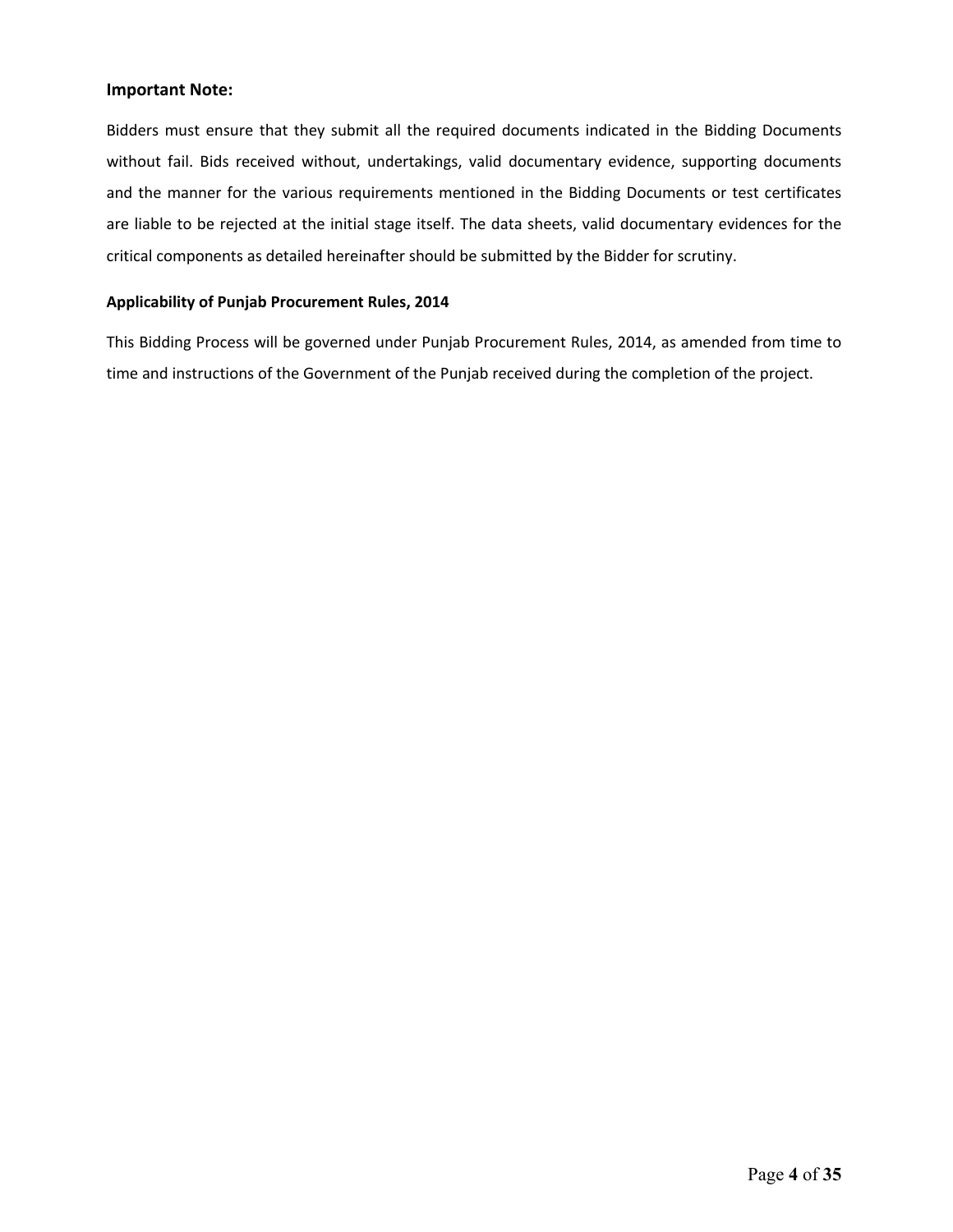# **1. Invitation to Bid**

# **1.1 PPRA Rules to be followed**

Punjab Procurement Rules, 2014 will be strictly followed. These may be obtained from PPRA's website. In this document, unless otherwise mentioned to the contrary, "Rule" means a Rule under the Punjab Procurement Rules, 2014

# **1.2 Mode of Advertisement(s)**

As per Rule 12(1), this Tender is being placed online at websites of the Purchaser and PPRA.

The tender document is available in the office of Punjab Information Technology Board,  $13<sup>th</sup>$  Floor, Arfa Software Technology Park, 346-B, Ferozepur Road, Lahore & the same may be obtained subject to the payment of cost of printing and provision of the document which is Rs. 1,000/-. Tender Document is also available at www.pitb.gov.pk and www.ppra.punjab.gov.pk and may be downloaded free of cost. All prospective bidders are required to collect a Challan Form from the Procurement Assistant, PITB at above given address; to submit an amount of Rs. 1,000/- in PITB's account. The deposit slip / Challan Form must accompany respective bid.

### **1.3 Type of Open Competitive Bidding**

As per Rule 38(2)(a), Single Stage - Two Envelope Bidding Procedure shall be followed. The said procedure is reproduced as follows:

- (i) The bid shall be a single package consisting of two separate envelopes, containing separately the financial and the technical proposals;
- (ii) The envelopes shall be marked as "Financial Proposal" and "Technical Proposal";
- (iii) In the first instance, the "Technical Proposal" shall be opened and the envelope marked as "Financial Proposal" shall be retained unopened in the custody of the procuring agency;
- (iv) The procuring agency shall evaluate the technical proposal in the manner prescribed in advance, without reference to the price and shall reject any proposal which does not conform to the specified requirements;
- (v) During the technical evaluation no amendments in the technical proposal shall be permitted;
- (vi) After the evaluation and approval of the technical proposals, the procuring agency shall open the financial proposals of the technically accepted bids, publically at a time, date and venue announced and communicated to the bidders in advance, within the bid validity period;
- (vii) The financial proposal of the bids found technically non-responsive shall be retained unopened and shall be returned on the expiry of the grievance period or the decision of the complaint, if any, filed by the non-responsive bidder, whichever is later; provided that the procuring agency may return the sealed financial proposal earlier if the disqualified or nonresponsive bidder, contractor or consultant submits an affidavit, through an authorized representative, to the effect that he is satisfied with the proceedings of the procuring agency; and
- (viii) The lowest evaluated bidder shall be awarded the contract.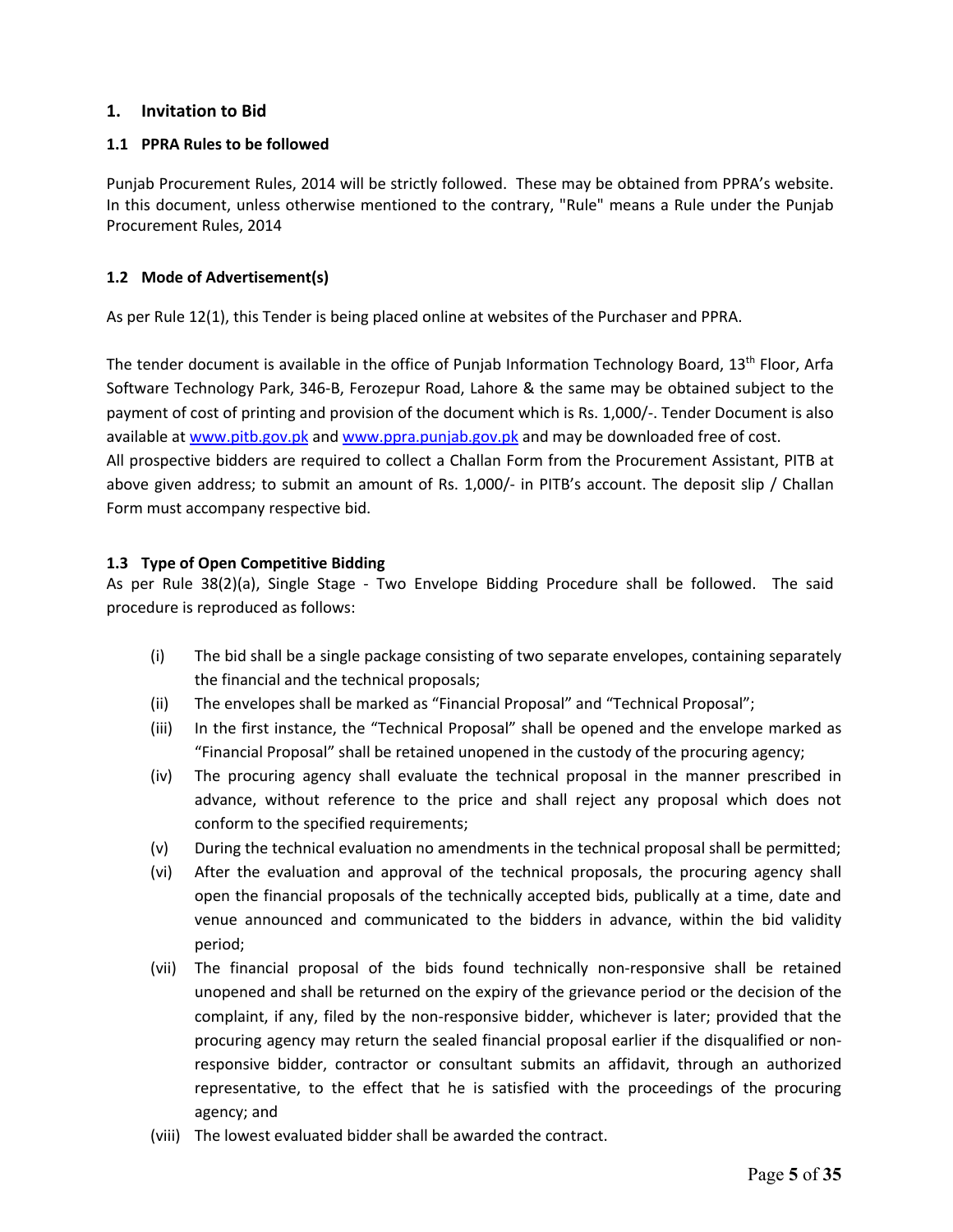# **2. Bidding Details (Instructions to Bidders)**

All bids must be accompanied by Bid Security (Earnest Money), as per provisions of this tender document clause "Bid Security" in favor of **"Punjab Information Technology Board"**. The complete bids as per required under this tender document, must be delivered into the Tender Box, placed at reception of Punjab Information Technology Board, Lahore, not later than 1200 hours on last date of submission of bids i.e. **21 June, 2022,** late bids shall not be considered. The Technical bids shall be publicly opened in the Committee Room of Punjab Information Technology Board, 13<sup>th</sup> Floor, Arfa Software Technology Park, 346-B, Ferozepur Road, Lahore, at 1230 hours on **21 June, 2022**. In case the last date of bid submission falls in / within the official holidays / weekends of the Purchaser, the last date for submission of the bids shall be the next working day.

Queries of the Bidders (if any) for seeking clarifications regarding the specifications of the Goods/ Items must be received in writing to the Purchaser till **13 June, 2022**. Any query received after said date may not be entertained. All queries shall be responded to within due time. PITB may host a Q&A session, if required, at PITB premises (13<sup>th</sup> Floor, Arfa Software Technology Park, 346-B, Ferozepur Road, Lahore). All Bidders shall be informed of the date and time in advance.

The bidder shall submit bid which comply with the Bidding Document. **Alternative bids and options shall not be considered**. The attention of bidders is drawn to the provisions of this tender document Clause regarding **"Determination of Responsiveness of Bid" and "Rejection / Acceptance of the Tender"** for making their bids substantially responsive to the requirements of the Bidding Document.

It will be the responsibility of the Bidder that all factors have been investigated and considered while submitting the Bid and no claim whatsoever including those of financial adjustments to the contract / Letter of Intent awarded under this Bid Process will be entertained by the Purchaser. Neither any time schedule, nor financial adjustments arising thereof shall be permitted on account of failure by the Bidder.

It must be clearly understood that the Terms and Conditions and Specifications are intended to be strictly enforced. No escalation of cost except arising from increase in quantity by the Bidder on the demand and approval of the Purchaser will be permitted throughout the period of completion of the contract.

The Bidder should be fully and completely responsible for all the deliveries and deliverables to the Purchaser.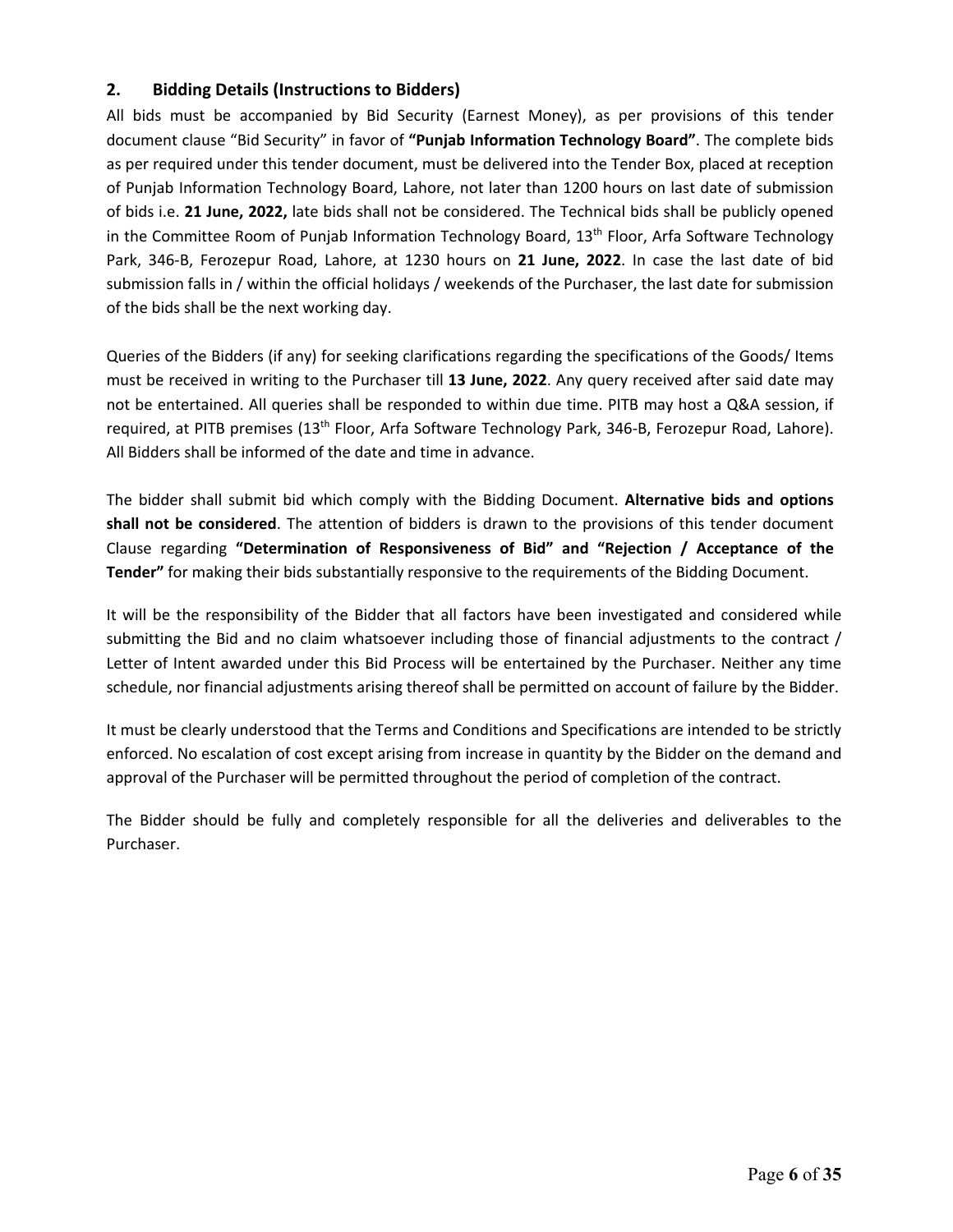The Primary Contact & Secondary Contact for all correspondence in relation to this bid is as follows:

# **Primary Contact**

Habib Nawaz khan **Email:** habib.nawaz@pitb.gov.pk Assistant Director (Admin) 11<sup>th</sup> Floor, Arfa Software Technology Park, 346-B, Ferozepur Road, Lahore, Pakistan.

# **Secondary Contact**

M. Jahanzaib Khan **Email:** Jahanzaib.khan@pitb.gov.pk Joint Director (e-Procurement) 13<sup>th</sup> Floor, Arfa Software Technology Park, 346-B, Ferozepur Road, Lahore, Pakistan.

Bidders should note that during the period from the receipt of the bid and until further notice from the Primary Contact, all queries should be communicated via the Primary Contact and in writing (e-mail) only. In the case of an urgent situation where the Primary Contact cannot be contacted, the bidder may alternatively direct their enquiries through the Secondary Contact.

Bidders are also required to state, in their proposals, the name, title, contact number (landline, mobile), fax number and e-mail address of the bidder's authorized representative through whom all communications shall be directed until the process has been completed or terminated.

The Purchaser will not be responsible for any costs or expenses incurred by bidders in connection with the preparation or delivery of bids.

Failure to supply required items/services within the specified time period will invoke penalty as specified in this document.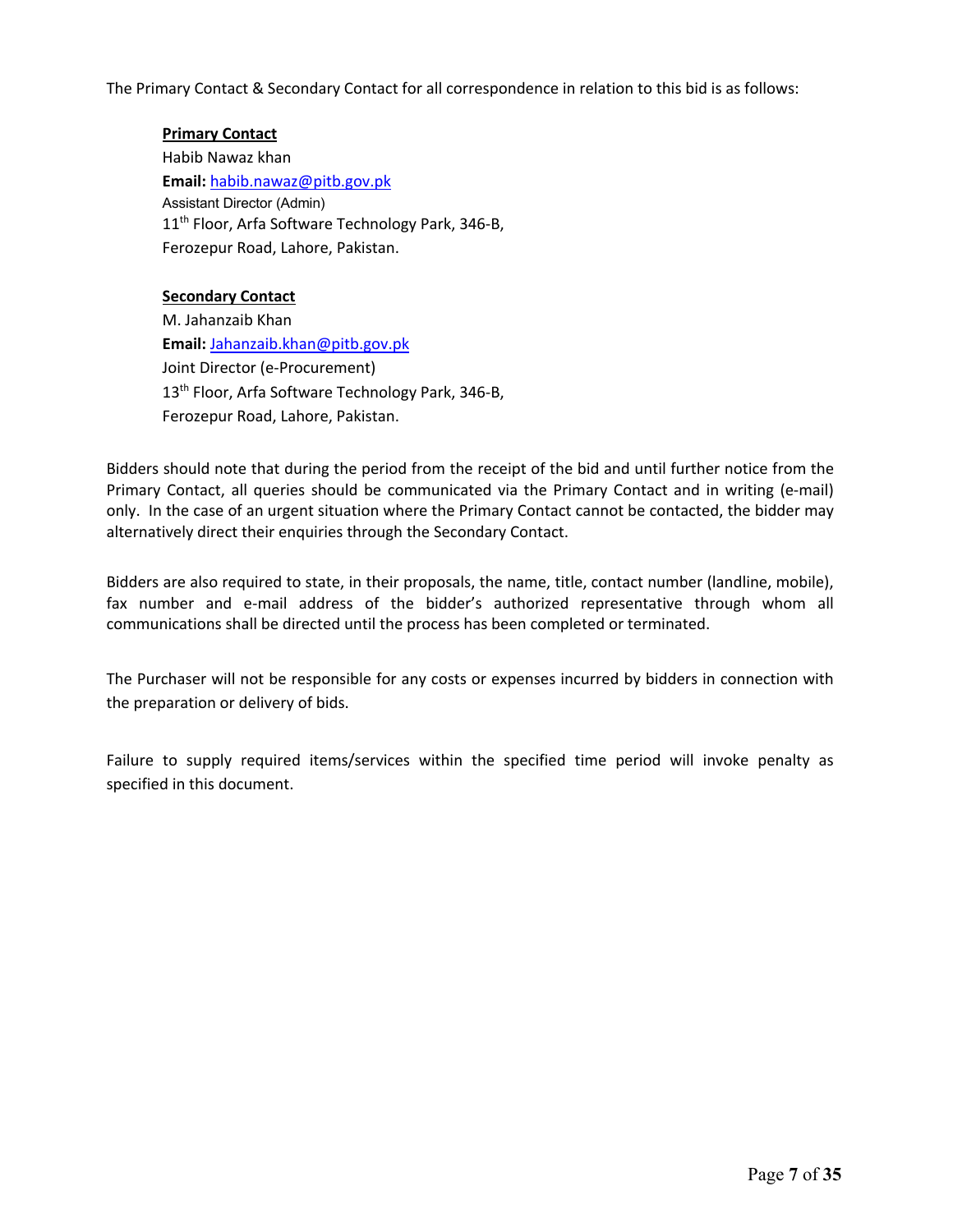# **TERMS AND CONDITIONS OF THE TENDER**

# **3. Definitions**

- 3.1 In this document, unless there is anything repugnant in the subject or context:
- 3.2 "Authorized Representative" means any representative appointed, from time to time, by the Client, the Purchaser or the Contractor.
- 3.3 "Availability and Reliability" means the probability that a component shall be operationally ready to perform its function when called upon at any point in time.
- 3.4 "Client" means the Project lead of technical / concerned wing of the Purchaser for whose' particular project the Goods / Services have been procured or any other person, duly appointed in writing, by the Client, for the time being or from time to time, to act as Client for the purposes of the Contract.
- 3.5 "Bidder" means the interested Firm/Company/Supplier/Distributors that may provide or provides the drinking water etc. and related services to any of the public/private sector organization under the contract and have registered for the relevant business thereof.
- 3.6 "Commencement Date of the Contract" means the date of signing of the Contract between the Purchaser and the Contractor.
- 3.7 "Contract" means the agreement entered into between the Purchaser and the Contractor, as recorded in the Contract Form signed by the parties, including all Schedules and Attachments thereto and all documents incorporated by reference therein.
- 3.8 "Contractor / Vendor" means the Bidder whose bid has been accepted and awarded Letter of Intent for a specific item followed by the signing of Contract.
- 3.9 "Contract Price" means the price payable to the Contractor under the Contract for the full and proper performance of its contractual obligations.
- 3.10 "Contract Value" means that portion of the Contract Price adjusted to give effect to such additions or deductions as are provided for in the Contract which is properly apportion-able to the Goods or Services in question.
- 3.11 "Defects Liability Expiry Certificate" means the certificate to be issued by the Client to the Contractor, in accordance with the Contract.
- 3.12 "Day" means calendar day.
- 3.13 "Force Majeure" means an event beyond the control of the Contractor and not involving the Contractor's fault or negligence and not foreseeable. Such events may include, but are not restricted to, acts of the Purchaser in its sovereign capacity, wars, revolutions, fires, floods, epidemics, quarantine restrictions, and freight embargoes.
- 3.14 "Goods" means drinking water which the Contractor is required to supply to the Purchaser under the Contract.
- 3.15 "Person" includes individual, association of persons, firm, company, corporation, institution and organization, etc., having legal capacity.
- 3.16 "Prescribed" means prescribed in the Tender Document.
- 3.17 "Purchaser" means the Punjab Information Technology Board (PITB) or any other person for the time being or from time to time duly appointed in writing by the Purchaser to act as Purchaser for the purposes of the Contract.
- 3.18 "Origin" shall be considered to be the place where the Goods are produced or from where the Services are provided. Goods are produced when, through manufacturing, processing or assembling of components, a commercially recognized product results that is substantially different in basic characteristics or in purpose or utility from its components. The origin of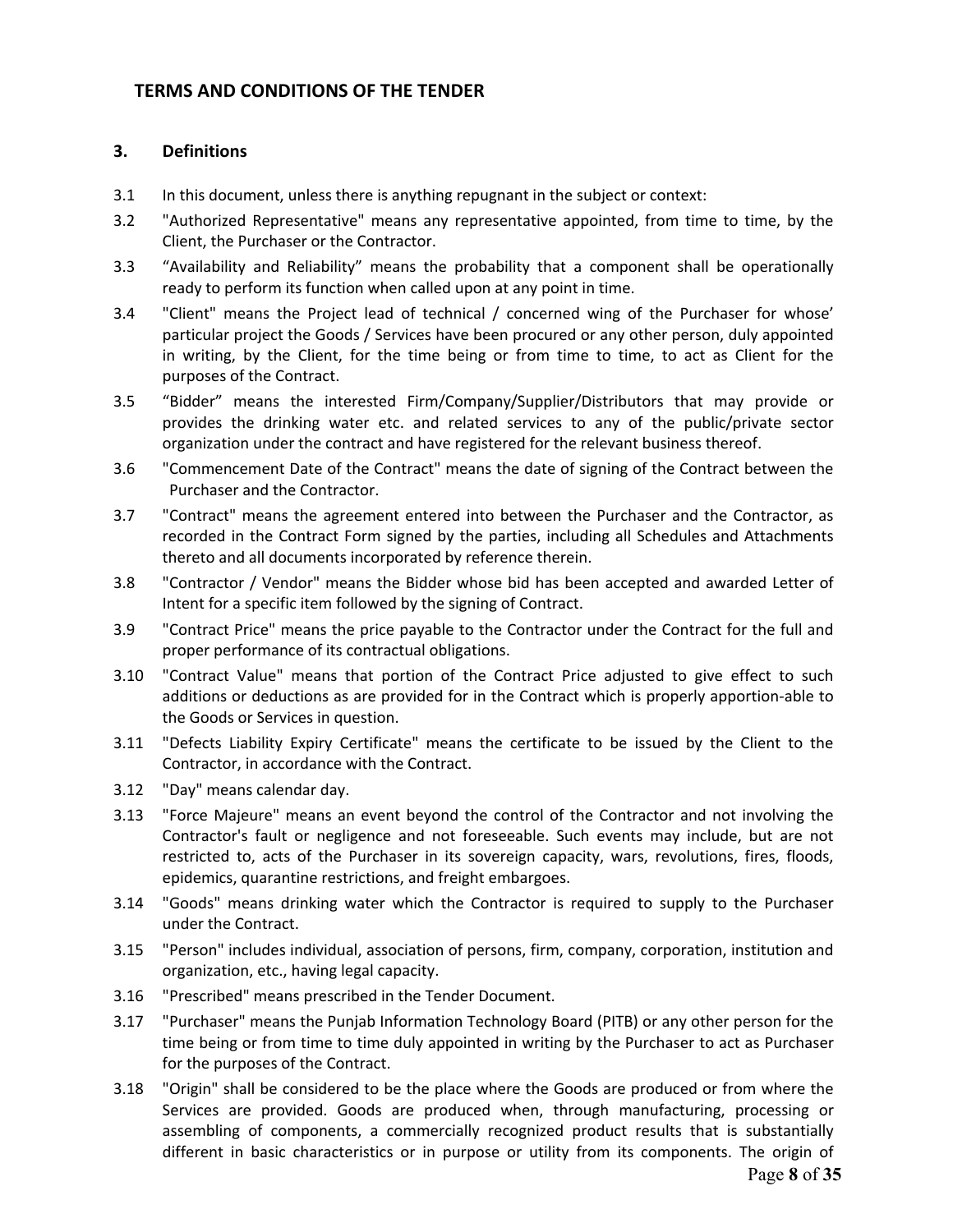Goods and Services is distinct from the nationality of the Contractor.

- 3.19 "Services" means after sale service, etc. of Goods and other such obligations which the Contractor is required to provide to the Purchaser under the Contract.
- 3.20 "Taking-Over Certificate" means the certificate to be issued by the Client to the Contractor, in accordance with the Contract.
- 3.21 "Works" means work to be done by the Contractor under the Contract.
- 3.22 "Eligible" is defined as any country or region that is allowed to do business in Pakistan by the law of Government of Pakistan

# **4. Headings and Titles**

In this document, headings and titles shall not be construed to be part thereof or be taken into consideration in the interpretation of the document and words importing the singular only shall also include the plural and vice versa where the context so requires.

# **5. Notice**

- 5.1 In this document, unless otherwise specified, wherever provision is made for exchanging notice, certificate, order, consent, approval or instructions amongst the Contractor, the Purchaser and the Client, the same shall be:
	- 5.1.1 in writing;
	- 5.1.2 issued within reasonable time;
	- 5.1.3 served by sending the same by courier or registered post to their principal office in Pakistan or such other address as they shall notify for the purpose; and
	- 5.1.4 The words "notify", "certify", "order", "consent", "approve", "instruct", shall be construed accordingly.

# **6. Tender Scope**

- 6.1 Punjab Information Technology Board (PITB), (hereinafter referred to as "the Purchaser") invites / requests Proposals (hereinafter referred to as "the Tenders") for supply of Drinking Water. (Hereinafter referred to as "the Goods").
- 6.2 The Goods/items will be delivered to Punjab Information Technology Board, Lahore. Detail requirements and specifications are attached at Annex-A.

# **7. Tender Eligibility/Qualification Criteria**

- 7.1 Eligible Bidder is a Bidder who:
	- 7.1.1 has a registered/incorporated company / firm in Pakistan with relevant business experience of last three (03) years;
	- 7.1.2 has valid Registration of General Sales Tax (GST) & National Tax Number (NTN);
	- 7.1.3 has submitted bid for complete items and relevant bid security separately;
	- 7.1.4 must be involved in sales or supply business of drinking water for last five (05) years as on;
	- 7.1.5 Submission of undertaking that the firm is not blacklisted by any of Provincial or Federal Government Department anywhere in Pakistan (Submission of undertaking); Blacklisting status of as publicized on PPRA's website, on the day of Bid Opening, will be considered final for the determination of eligibility;
	- 7.1.6 Conforms to the clause of "Responsiveness of Bid" given herein this tender document.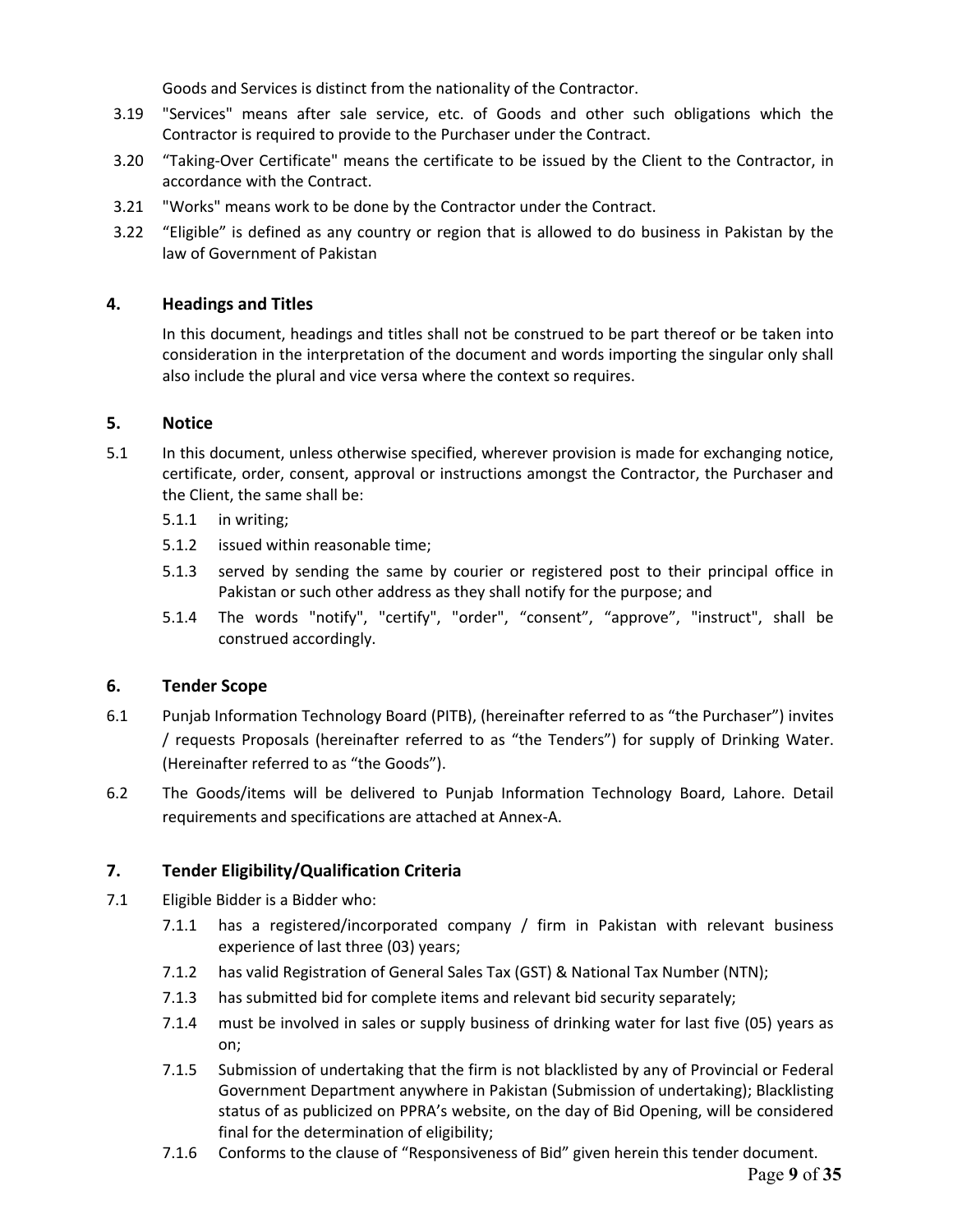- 7.1.7 Goods and Services can only be supplied / sourced / routed from "origin" in "eligible" member countries.
	- a. Eligible" is defined as any country or region that is allowed to do business in Pakistan by the law of Government of Pakistan.
	- b. "Origin" shall be considered to be the place where the Goods are produced or from which the Services are provided. Goods are produced when, through manufacturing, processing or substantial and major assembling of components, a commercially recognized product results that is substantially different in basic characteristics or in purpose or utility from its components.

**Note:** Verifiable documentary proof for all above requirements is a mandatory requirement, noncompliance will lead to disqualification.

# **8. Tender Cost**

The Bidder shall bear all costs / expenses associated with the preparation and submission of the Tender(s) and the Purchaser shall in no case be responsible / liable for those costs / expenses.

# **9. Joint Venture / Consortium**

Joint venture / consortium is not eligible for this tender.

# **10. Examination of the Tender Document**

The Bidder is expected to examine the Tender Document, including all instructions and terms and conditions.

# **11. Clarification of the Tender Document**

The Bidder may require further information or clarification of the Tender Document, within 05 (five) calendar days of issuance of tender in writing. The clarification and its replies will be shared with all prospective bidders.

Bidders should note that during the period from the receipt of the bid and until further notice from the Primary Contact given herein this document, all queries should be communicated via the Primary Contact and in writing (e-mail) only. In the case of an urgent situation where the Primary Contact cannot be contacted, the bidder may alternatively direct their enquiries through the Secondary Contact.

# **12. Amendment of the Tender Document**

- 12.1 The Purchaser may, at any time prior to the deadline for submission of the Tender, at its own initiative or in response to a clarification requested by the Bidder(s), amend the Tender Document, on any account, for any reason. All amendment(s) shall be part of the Tender Document and binding on the Bidder(s).
- 12.2 The Purchaser shall notify the amendment(s) in writing to the prospective Bidders as per Rule-25(4) of Punjab Procurement Rules, 2014.
- 12.3 The Purchaser may, at its exclusive discretion, amend the Tender Document to extend the deadline for the submission of the Tender as per Rule-29 of Punjab Procurement Rules, 2014.

# **13. Preparation / Submission of Tender**

- 13.1 The Bidder must bid for complete requirement in this tender document.
- 13.2 The Tender and all documents relating to the Tender, exchanged between the Bidder and the Purchaser, shall be in English.
- 13.3 The Tender shall be in two parts i.e. the technical proposal and the financial proposal. Each proposal shall be in two sets i.e. the original and the copy. In the event of any discrepancy between the original and the duplicate, the original shall govern.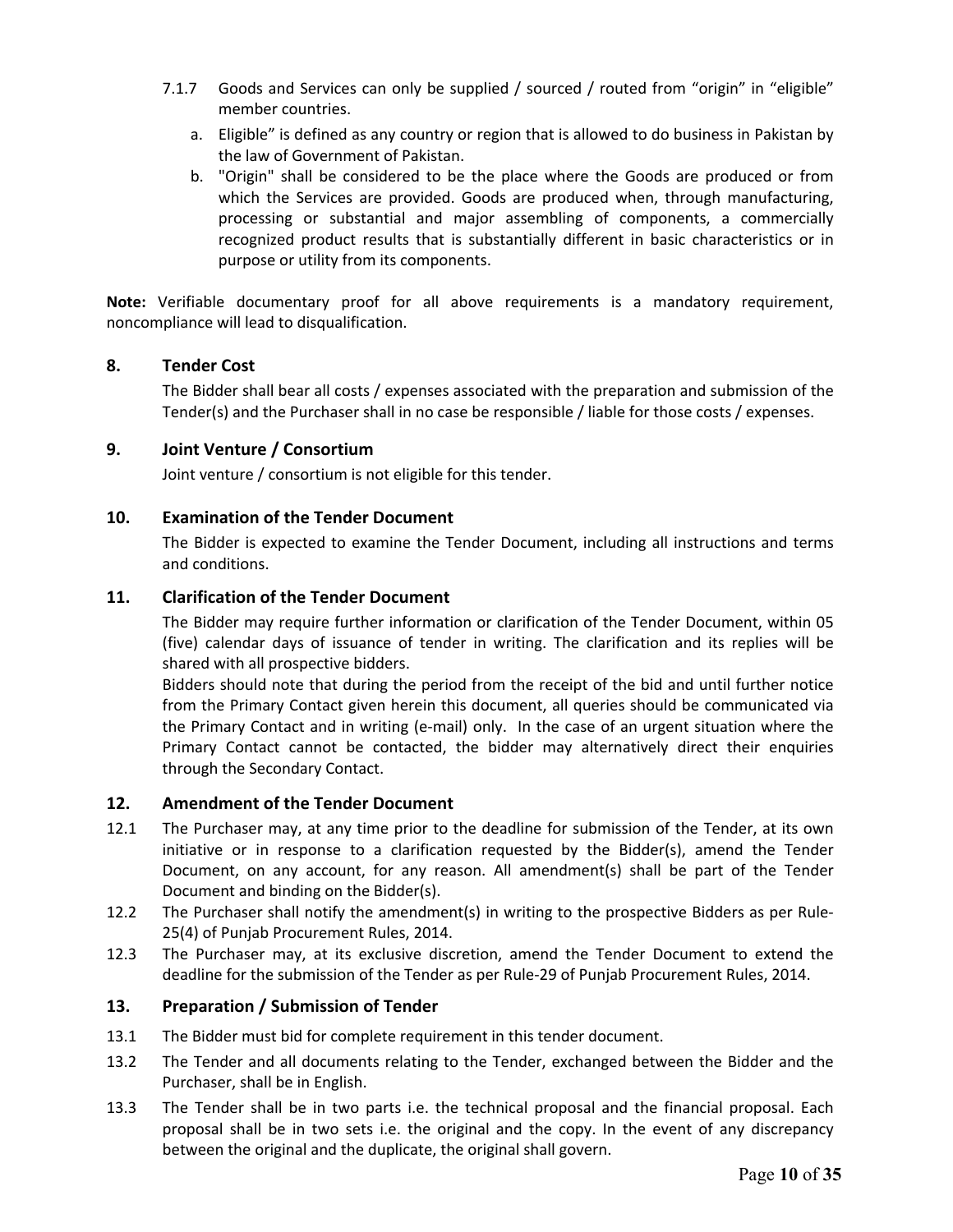- 13.4 Technical Proposal shall comprise the following, **without quoting the price**:
	- 13.4.1 Technical Proposal Form (**Annexure-B**)
	- 13.4.2 Undertaking (All terms & conditions and qualifications listed anywhere in this tender document has been satisfactorily vetted) and Affidavit (Integrity Pact) (**Annexure-G & H**)
	- 13.4.3 Covering letter duly signed and stamped by authorized representative. (**Annexure-E**)
	- 13.4.4 Certificate of Company/Firm Registration/Incorporation under the laws of Pakistan
	- 13.4.5 Evidence of eligibility of the Bidder and the Goods
	- 13.4.6 Evidence of conformity of the Goods / the Services to the Tender Document
	- 13.4.7 Submission of undertaking that the firm is not blacklisted by any of Provincial or Federal Government Department anywhere in Pakistan.
	- 13.4.8 Valid Registration Certificate for Income Tax & Sales Tax
	- 13.4.9 Power of Attorney, if an authorized representative is appointed (**Annexure-F**)
- 13.5 The Financial Proposal shall comprise the following:
	- 13.5.1 Financial Proposal Form (**Annexure-C**)
	- 13.5.2 Price Schedule (**Annexure-D**)
	- 13.5.3 Bid Security **(Earnest Money),** as per provisions of the clause Bid Security of this document.
- 13.6 The Bidder shall seal the Original Technical Proposal in an envelope duly marked as under:

Original Technical Tender for Tender Name. [Name of Tender] Tender No.

[Name of the Purchaser] [Address of the Purchaser]

[Name of the Bidder] [Address of the Bidder] [Phone No. of the Bidder]

13.7 The Bidder shall seal the Duplicate Technical Tender in an envelope duly marked as under:

Duplicate Technical Proposal for Tender Name. [Name of Tender] Tender No.

[Name of the Purchaser]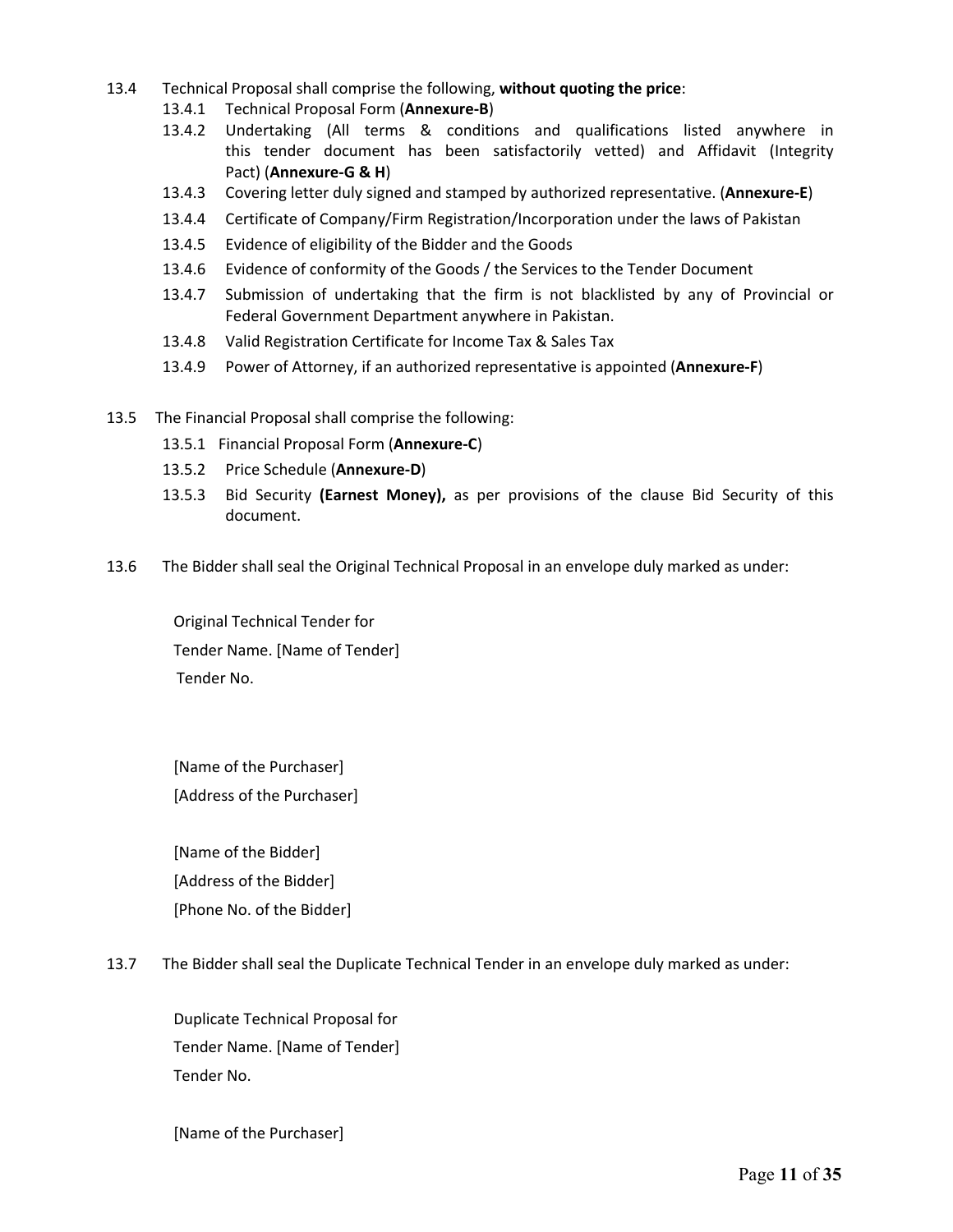[Address of the Purchaser]

[Name of the Bidder] [Address of the Bidder] [Phone No. of the Bidder]

- 13.8 The Bidder shall follow the same process for the Financial Tender.
- 13.9 The Bidder shall again seal the sealed envelopes of Original Technical Proposal and the Original Financial Proposal in an outer envelope, duly marking the envelope as under:

Original Tender for Tender Name. [Name of Tender] Tender No. Strictly Confidential

[Name of the Purchaser] [Address of the Purchaser]

[Name of the Bidder] [Address of the Bidder] [Phone No. of the Bidder]

13.10 The Bidder shall again seal the sealed envelopes of Duplicate Technical Proposal and the Duplicate Financial Proposal in an outer envelope, duly marking the envelope as under:

Duplicate Tender for Tender Name. [Name of Tender] Tender No.

Strictly Confidential

[Name of the Purchaser] [Address of the Purchaser]

[Name of the Bidder] [Address of the Bidder] [Phone No. of the Bidder]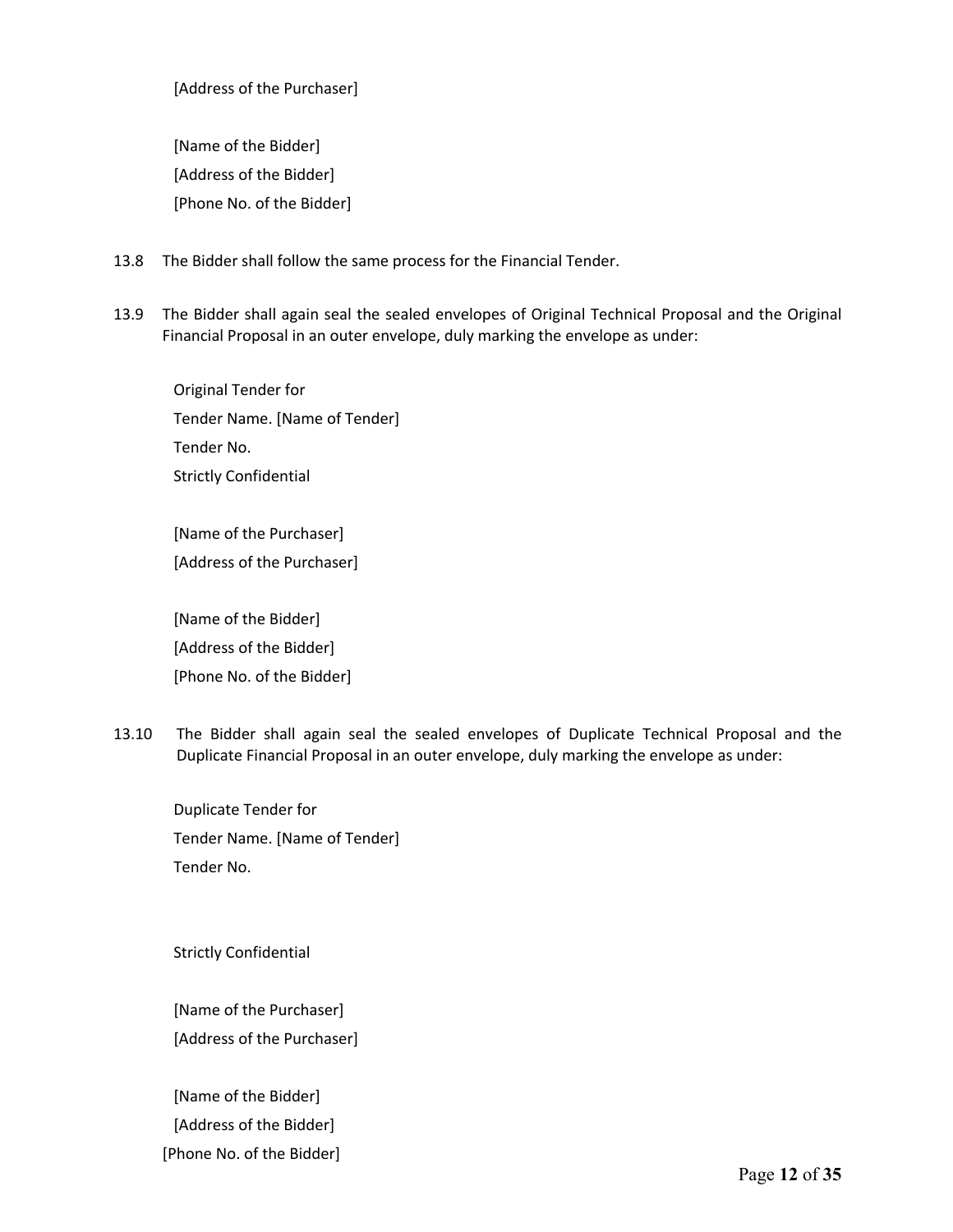- 13.11 The Tender shall be dropped in the prescribed Tender Box placed at the Reception of the Purchaser's office, not later than 1200 hours on last date of submission of bids. No late bid shall be accepted.
- 13.12 This is made obligatory to affix authorized signatures with official seal on all original and duplicate (copies) documents, annexures, copies, certificates, brochures, literature, drawings, letters, forms and all relevant documents as part of the bids submitted by the Bidder.

# **14. Tender Price**

- 14.1 The quoted price shall be:
	- 14.1.1 best / final / fixed and valid until completion of all obligations under the Contract i.e. not subject to variation / escalation;
	- 14.1.2 in Pak Rupees;
	- 14.1.3 inclusive of all taxes, duties, levies, insurance, freight, etc.;
	- 14.1.4 including all charges up to the delivery point at Government Office(s) in Punjab (if required).
- 14.2 If not specifically mentioned in the Tender(s), it shall be presumed that the quoted price is as per the above requirements.
- 14.3 Where no prices are entered against any item(s), the price of that item shall be deemed be free of charge, and no separate payment shall be made for that item(s).

# **15. Bid Security (Earnest Money)**

- 15.1 The bid security amount has been calculated as per provisions of Rule-27 "Bid Security" of PPRA Rules, 2014 (i.e. not exceeding five percent of the estimated cost), the Bidder shall furnish the Bid Security (Earnest Money) as under:
	- 15.1.1 for fixed amount as mentioned in following table

| Sr. No. | <b>Description</b>    | <b>Estimated Cost</b> | <b>Bid Security (2%)</b> |  |
|---------|-----------------------|-----------------------|--------------------------|--|
|         | <b>Drinking Water</b> | 2,700,000             | 54,000                   |  |

- 15.1.2 denominated in Pak Rupees;
- 15.1.3 As part of financial bid envelope;
- 15.1.4 in the form of Demand Draft / Pay Order / Call Deposit Receipt / Bank Guarantee, in the name of the Purchaser;
- 15.1.5 have a minimum validity period of one hundred and twenty (120) days from the last date for submission of the Tender.
- 15.1.6 The Bid Security shall be forfeited by the Purchaser, on the occurrence of any / all of the following conditions:
- 15.1.7 If the Bidder withdraws the Tender during the period of the Tender validity specified by the Bidder on the Tender Form; or
- 15.1.8 If the Bidder does not accept the corrections of his Total Tender Price; or
- 15.1.9 If the Bidder, having been notified of the acceptance of the Tender by the Purchaser during the period of the Tender validity, fails or refuses to deliver the required Goods/Items or fulfill the order placed within the stipulated time period.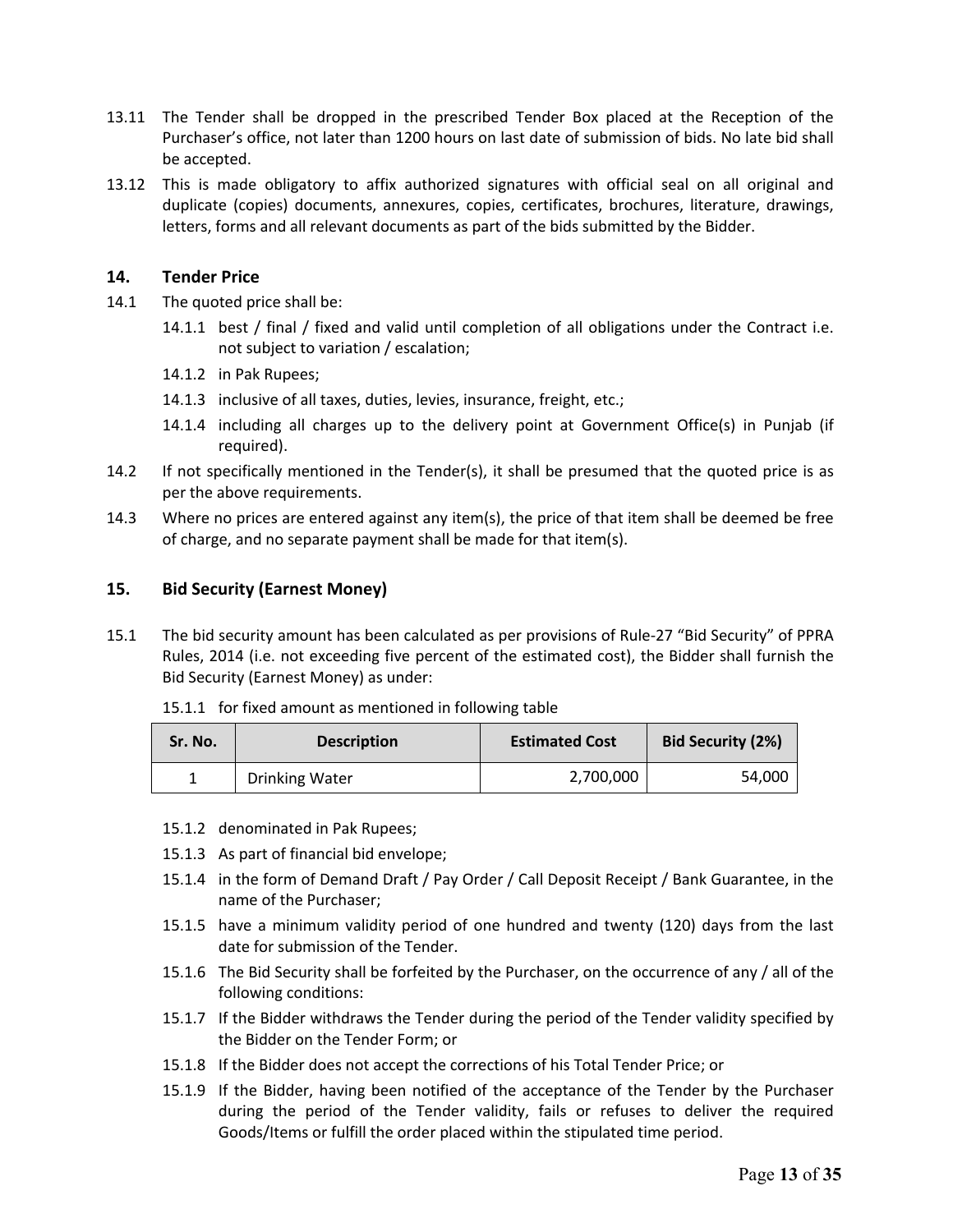15.2 The Bid security shall be returned to the technically unsuccessful Bidder with unopened/sealed financial bid while the unsuccessful bidders of financial bid opening procedure will be returned the Bid Security only. The Bid Security shall be returned to the successful Bidder upon complete delivery of Goods/Items and issuance of satisfactory certificate by Admin team of the Purchaser.

# **16. Tender Validity**

The Tender shall have a minimum validity period of ninety (90) days from the last date for submission of the Tender. The Purchaser may solicit the Bidder's consent to an extension of the validity period of the Tender. The request and the response thereto shall be made in writing. If the Bidder agrees to extension of validity period of the Tender, the validity period of the Bid Security shall also be suitably extended. The Bidder may refuse extension of validity period of the Tender, without forfeiting the Bid security.

# **17. Modification / Withdrawal of the Tender**

- 17.1 The Bidder may, by written notice served on the Purchaser, modify or withdraw the Tender after submission of the Tender, prior to the deadline for submission of the Tender.
- 17.2 The Tender, withdrawn after the deadline for submission of the Tender and prior to the expiration of the period of the Tender validity, shall result in forfeiture of the Bid Security.

# **18. Opening of the Tender**

- 18.1 Tenders (Technical Bids) shall be opened at 1230 hours on the last date of submission of bids i.e. **21 June, 2017**, in the presence of the Bidder(s) for which they shall ensure their presence without further invitation, as per provision of Rule-30 of PPRA Rules, 2014. In case the last date of bid submission falls in / within the official holidays / weekends of the Purchaser, the last date for submission of the bids shall be the next working day.
- 18.2 The Bidder's name, modifications, withdrawal, security, attendance of the Bidder and such other details as the Purchaser may, at its exclusive discretion, consider appropriate, shall be announced and recorded.
- 18.3 No Bidder or its representative will be allowed to keep any digital device (camera, audio recorder, cell phone etc.) during tender opening meeting at given time and location.

# **19. Clarification of the Tender**

The Purchaser shall have the right, at his exclusive discretion, to require, in writing, further information or clarification of the Tender, from any or all the Bidder(s). No change in the price or substance of the Tender shall be sought, offered or permitted except as required to confirm the corrections of arithmetical errors discovered in the Tender. Acceptance of any such correction is sole discretion of the purchaser

# **20. Determination of Responsiveness of the Bid (Tender)**

- 20.1 The Purchaser shall determine the substantial responsiveness of the Tender to the Tender Document, prior to the Tender evaluation, on the basis of the contents of the Tender itself without recourse to extrinsic evidence. A substantially responsive Tender is one which:
	- 20.1.1 meets the eligibility criteria given herein this tender document.
	- 20.1.2 meets the Technical Specifications for the Goods/Items;
	- 20.1.3 meets the delivery period / point for the Goods Items;
	- 20.1.4 in compliance with the rate and limit of liquidated damages;
	- 20.1.5 offers fixed price quotations for the Goods/Items, whereby no optional offer / bid or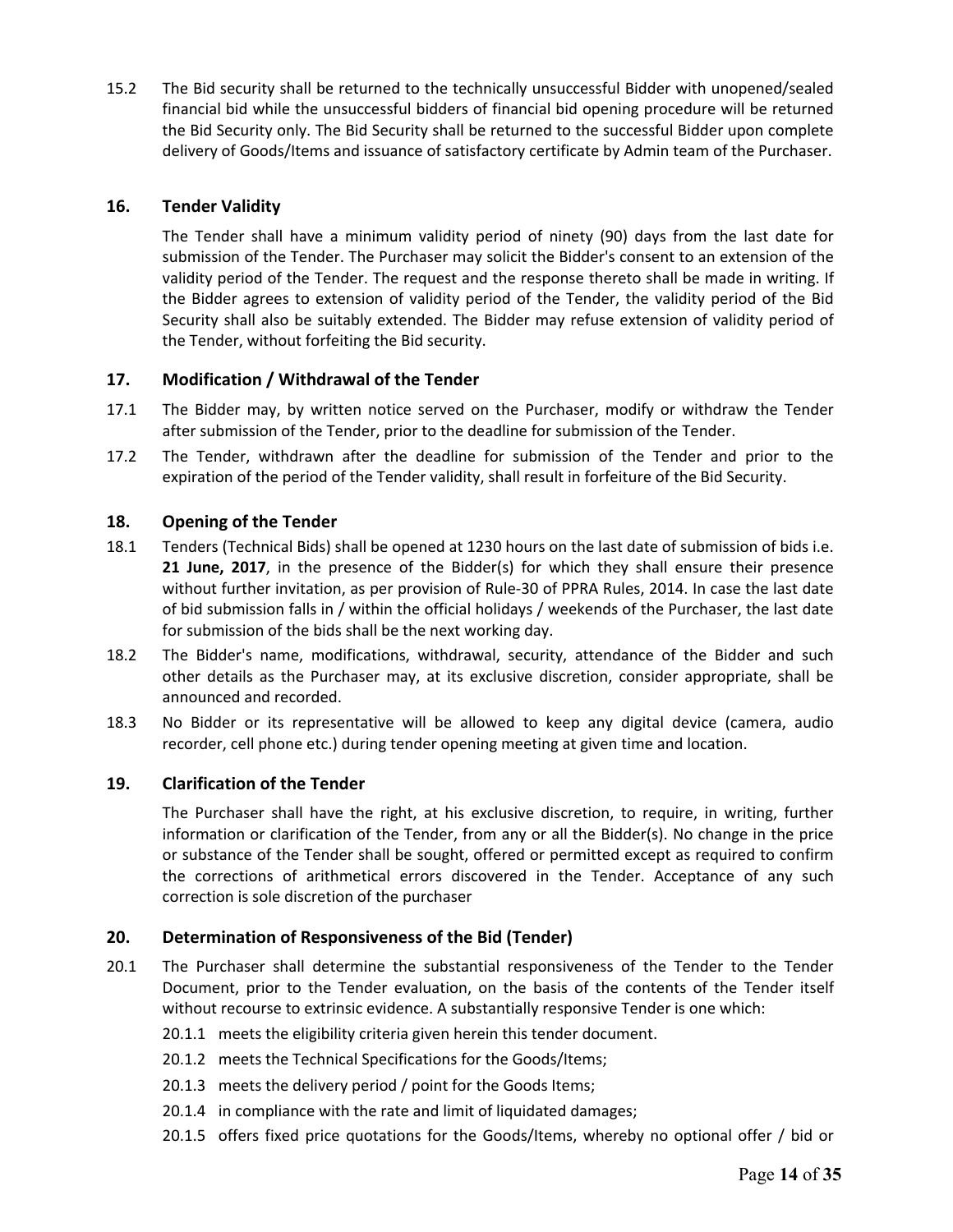price is allowed;

- 20.1.6 is accompanied by the required Bid Security as part of financial bid envelope;
- 20.1.7 The original receipt of tender fee submitted, attached with technical bid envelope;
- 20.1.8 In compliance with the Preparation/Submission of Tender in a manner prescribed in this tender document clause-13;
- 20.1.9 Conforms to all terms and conditions of the Tender Document, without material deviation or reservation.
- 20.2 A material deviation or reservation is one which affects the scope, quality or performance of the Services / Goods or limits the Purchaser's rights or the Bidder's obligations under the Contract.
- 20.3 The Tender determined as not substantially responsive shall not subsequently be made responsive by the Bidder by correction or withdrawal of the material deviation or reservation.

# **21. Correction of errors / Amendment of Tender**

- 21.1 The Tender shall be checked for any arithmetic errors which shall be rectified, as follows:
	- 21.1.1 if there is a discrepancy between the amount in figures and the amount in words for the Total Tender Price entered in the Tender Form, the amount which tallies with the Total Tender Price entered in the Price Schedule, shall govern.
	- 21.1.2 if there is a discrepancy between the unit rate and the total price entered in the price Schedule, resulting from incorrect multiplication of the unit rate by the quantity, the unit rate as quoted shall govern and the total price shall be corrected, unless there is an obvious and gross misplacement of the decimal point in the unit rate, in which case the total price as quoted shall govern and the unit rate shall be corrected.
	- 21.1.3 if there is a discrepancy in the actual sum of the itemized total prices and the total tender price quoted in the Price Schedule, the actual sum of the itemized total prices shall govern.
- 21.2 The Tender price as determined after arithmetic corrections shall be termed as the Corrected Total Tender Price which shall be binding upon the Bidder.
- 21.3 Adjustment shall be based on corrected Tender Prices. The price determined after making such adjustments shall be termed as Evaluated Total Tender Price.
- 21.4 No credit shall be given for offering delivery period earlier than the specified period.

# **22. TECHNICAL EVALUATION CRITERIA**

The Bidders who have duly complied with the Eligibility/Qualification and Evaluation Criteria will be eligible for further processing.

The Bids which do not conform to the Technical Specifications or Bid conditions or the Bids from the Bidders without adequate capabilities for supply and maintenance / warranty services will be rejected.

The Eligible/Technically Qualified Bidders will be considered for further evaluation.

The proposals shall be evaluated by the technical evaluation committee in the light of following evaluation criteria;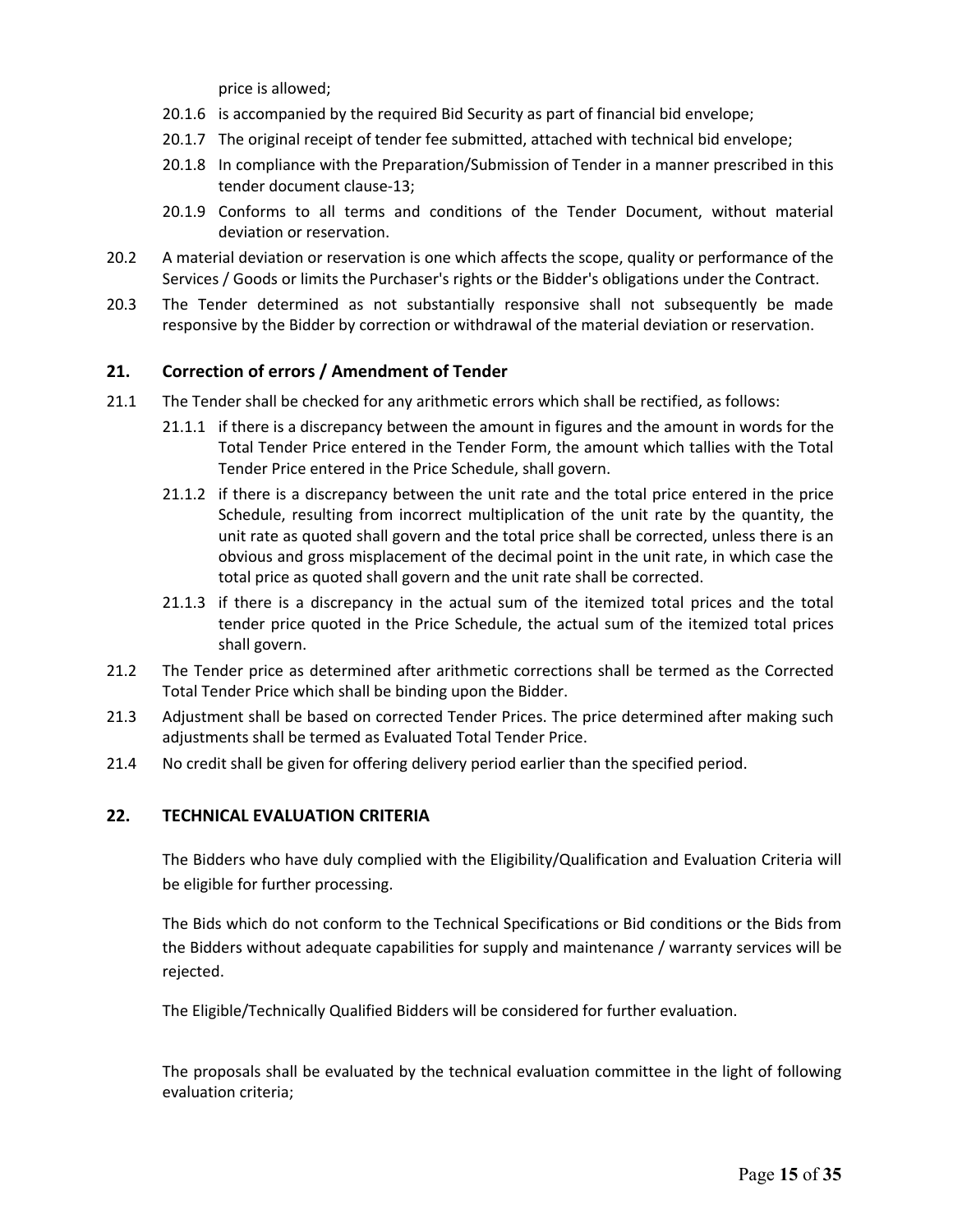| Category    | <b>Description</b>                                                                                                                           | <b>Points</b> |
|-------------|----------------------------------------------------------------------------------------------------------------------------------------------|---------------|
|             | Valid Income Tax Registration *Registered for at least last three<br>(3) years                                                               | Required      |
|             | Valid General Sales Tax Registration (Status = Active with FBR)                                                                              | Required      |
| Legal       | Submission of undertaking that the firm is not blacklisted by any<br>of Provincial or Federal Government Department anywhere in<br>Pakistan. | Required      |
| (Mandatory) | In full compliance of the Execution Schedule and Delivery                                                                                    | Required      |
|             | Period mentioned in tender document.                                                                                                         |               |
|             | Compliance to the technical specifications of drinking water to<br>be procured mentioned vide Annexure-A of this document                    | Required      |
|             | Valid License of Pakistan Standards and Quality Control<br>Authority (PSQCA) for sale/supply of drinking water.                              | Required      |

### **Note:**

- i. Verifiable documentary proof required for all above requirements. Bidder must include checklist for above requirements in their bid.
- ii.The result of the technical evaluation will be announced at least one (01) day before the opening of financial bids. Said one-day time will be given for the grievance regarding technical qualification / disqualification of the bidders. However, after lapse of given time between the declaration of technical evaluation report and opening of the financial, no grievance petition would be entertained concerning the technical qualification / disqualification of the bidder. The objection after the opening of the financial bid would remain restricted to the financial bid only.

# **23. FINANCIAL PROPOSAL EVALUATION**

- 23.1 Technically qualified/successful bidder(s)/Bidder(s) shall be called for opening of the Financial Proposal(s). The Financial Proposals will be opened in the presence of the Bidders at the time and venue indicated by the Purchaser accordingly. The technically Eligible/Successful Bidder(s)/Bidder(s) or their authorized representatives shall be allowed to take part in the Financial Proposal(s) opening.
- 23.2 Financial Proposal evaluation will be conducted under the Punjab Procurement Rules, 2014. The Price evaluation will include all duties, taxes and expenses etc. In case of any exemption of duties and taxes made by the Government in favor of the Purchaser, the contractor shall be bound to adjust the same in the Financial Proposal.
	- 23.2.1 In cases of discrepancy between the cost/price quoted in Words and in Figures, the lower of the two will be considered.
	- 23.2.2 In evaluation of the price of an imported item, the price will be determined and considered inclusive of the customs and other import duties etc.;
	- 23.2.3 In evaluation of the price of articles/goods which are subject to excise duty, sales tax, income tax or any other tax or duty levied by the Government, the price will be determined and considered inclusive of such duties and taxes.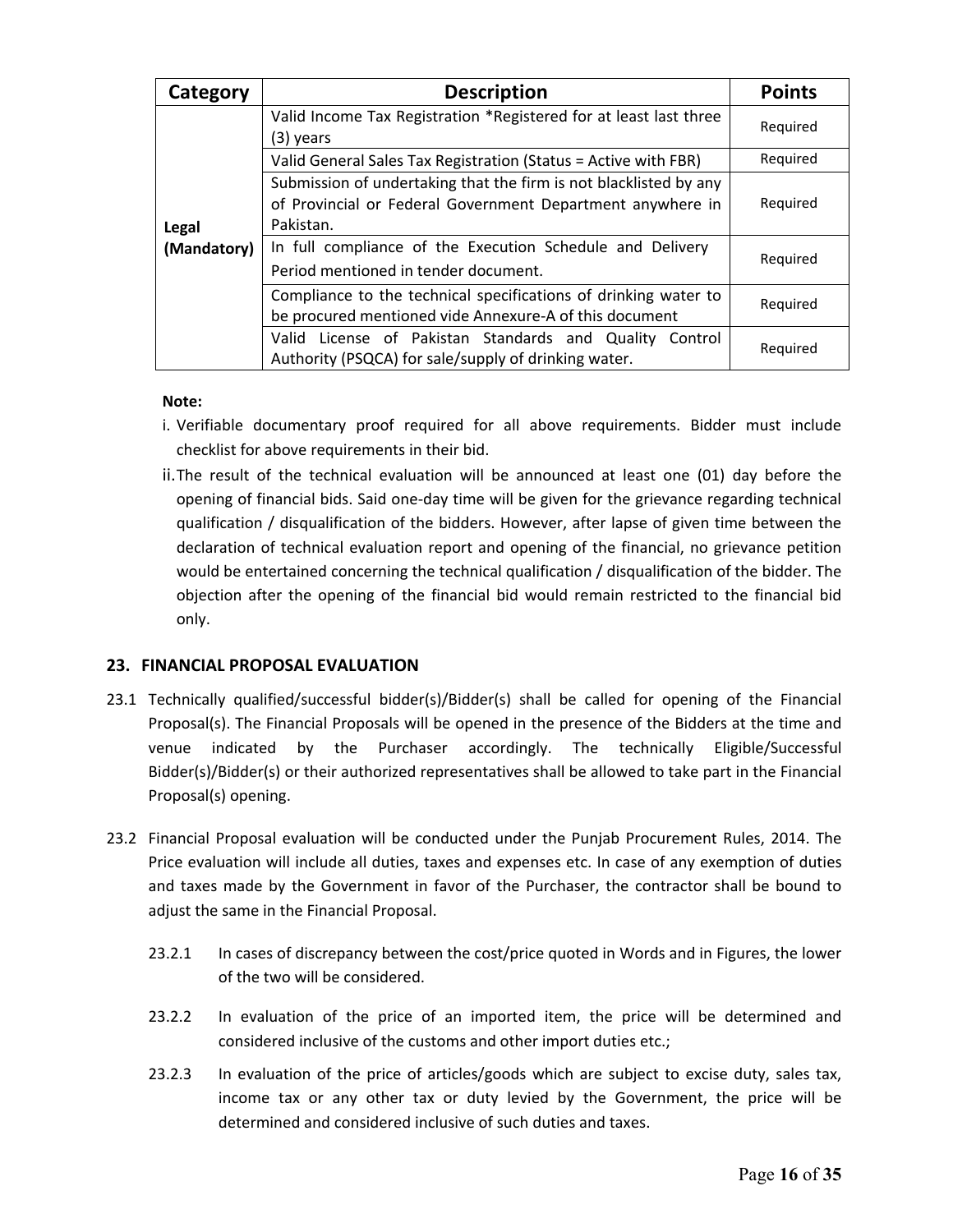23.3 The Purchaser will not be responsible for any erroneous calculation of taxes and all differences arising out as above shall be fully borne by the Successful Bidder. All payments shall be subject to any and all taxes, duties and levies applicable under the laws of Pakistan for the whole period starting from issuance of Letter of Intent (LOI) till termination of the signed contract in this regard.

# **24. Rejection / Acceptance of the Bid**

- 24.1 The Purchaser shall have the right, at his exclusive discretion, to increase / decrease the quantity of any or all item(s) without any change in unit prices or other terms and conditions at the time of order placement. The Purchaser may reject all bids or proposals at any time prior to the acceptance of a bid or proposal. The Purchaser shall upon request communicate to any bidder, the grounds for its rejection of all bids or proposals, but shall not be required to justify those grounds. The Purchaser shall incur no liability, solely, by virtue of its invoking sub-rule (1) of Rule-35 of Punjab Procurement Rules, 2014 towards the bidders. However, bidders shall be promptly informed about the rejection of the bids, if any (As per Rule 35 of Punjab Procurement Rules, 2014).
- 24.2 The Tender shall be rejected if it is:
	- 24.2.1 substantially non-responsive in a manner prescribed in this tender document clause-20; or
	- 24.2.2 submitted in other than prescribed forms, annexes, schedules, charts, drawings, documents / by other than specified mode; or
	- 24.2.3 incomplete, partial, conditional, alternative, late; or
	- 24.2.4 relevant bid security is not submitted;
	- 24.2.5 the Bidder refuses to accept the corrected Total Tender Price; or
	- 24.2.6 the Bidder has conflict of interest with the Purchaser; or
	- 24.2.7 the Bidder tries to influence the Tender evaluation / Contract award; or
	- 24.2.8 the Bidder engages in corrupt or fraudulent practices in competing for the Contract award;
	- 24.2.9 the Bidder fails to meet all the requirements of Tender Eligibility / Qualification Criteria (Clause-7);
	- 24.2.10 the Bidder fails to meet the evaluation criteria requirements (clause-22);
	- 24.2.11 the Bidder has been blacklisted by any public or private sector organization;
	- 24.2.12 the Bidder has mentioned any financial implication(s) in the financial proposal that is in contradiction to this document and Government rules and regulations.
	- 24.2.13 there is any discrepancy between bidding documents and bidder's proposal i.e. any non-conformity or inconsistency or informality or irregularity in the submitted bid.
	- 24.2.14 the Bidder submits any financial conditions as part of its bid which are not in conformity with tender document.
	- 24.2.15 Non-submission of verifiable proofs against the mandatory as well as general documentary, qualification and eligibility related requirements.
	- 24.2.16 If the rates quoted by vender are not workable or on higher side etc.

# **25. Award Criteria**

25.1. At first step, eligible bidder(s)/Bidder(s) as per clause-7 (Tender Eligibility) of this tender document fulfilling the qualification and technical evaluation criteria will stand technically qualified.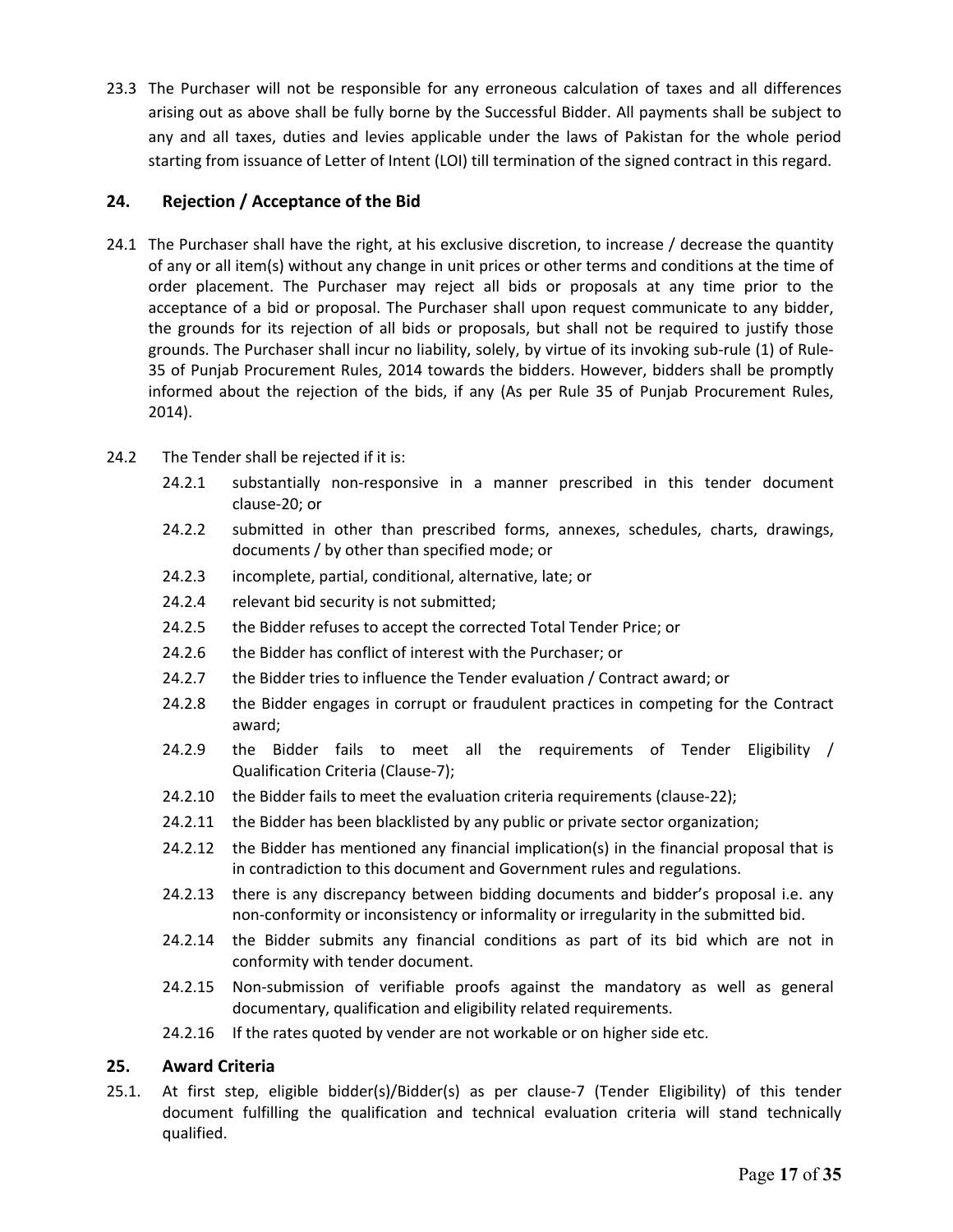25.2. At second step, technically qualified and successful bidder(s)/Bidder(s) will be evaluated in the light of all Pre-Conditions, necessary requisites and shall be selected on lowest cost quoted as per rules and fulfilling all codal formalities, irrespective of their score in the previous step.

# **26. Acceptance Letter**

As per provisions of Rule (55) of Punjab Procurement Rules 2014, the Purchaser shall issue the Acceptance Letter to the successful Bidder, at least after 10 days of announcement of bid evaluation reports (Ref. Rule-37 of PPRA Rules, 2014) and prior to the expiry of the original validity period or extended validity period of the Tender, which shall constitute a contract, until execution of the formal Contract.

# **27. Redressal of Grievances by the Procuring Agency**

- 27.1 The Purchaser has constituted a committee comprising of odd number of persons, with proper powers and authorizations, to address the complaints of bidders that may occur prior to the entry into force of the procurement contract.
- 27.2 Any bidder feeling aggrieved by any act of the Purchaser after the submission of his bid may lodge a written complaint concerning his grievances not later than ten days after the announcement of the bid evaluation report.
- 27.3 The committee shall investigate and decide upon the complaint within fifteen days of the receipt of the complaint.
- 27.4 Mere fact of lodging of a complaint shall not warrant suspension of the procurement process.
- 27.5 Any bidder not satisfied with the decision of the committee of the Purchaser may lodge an appeal in the relevant court of jurisdiction.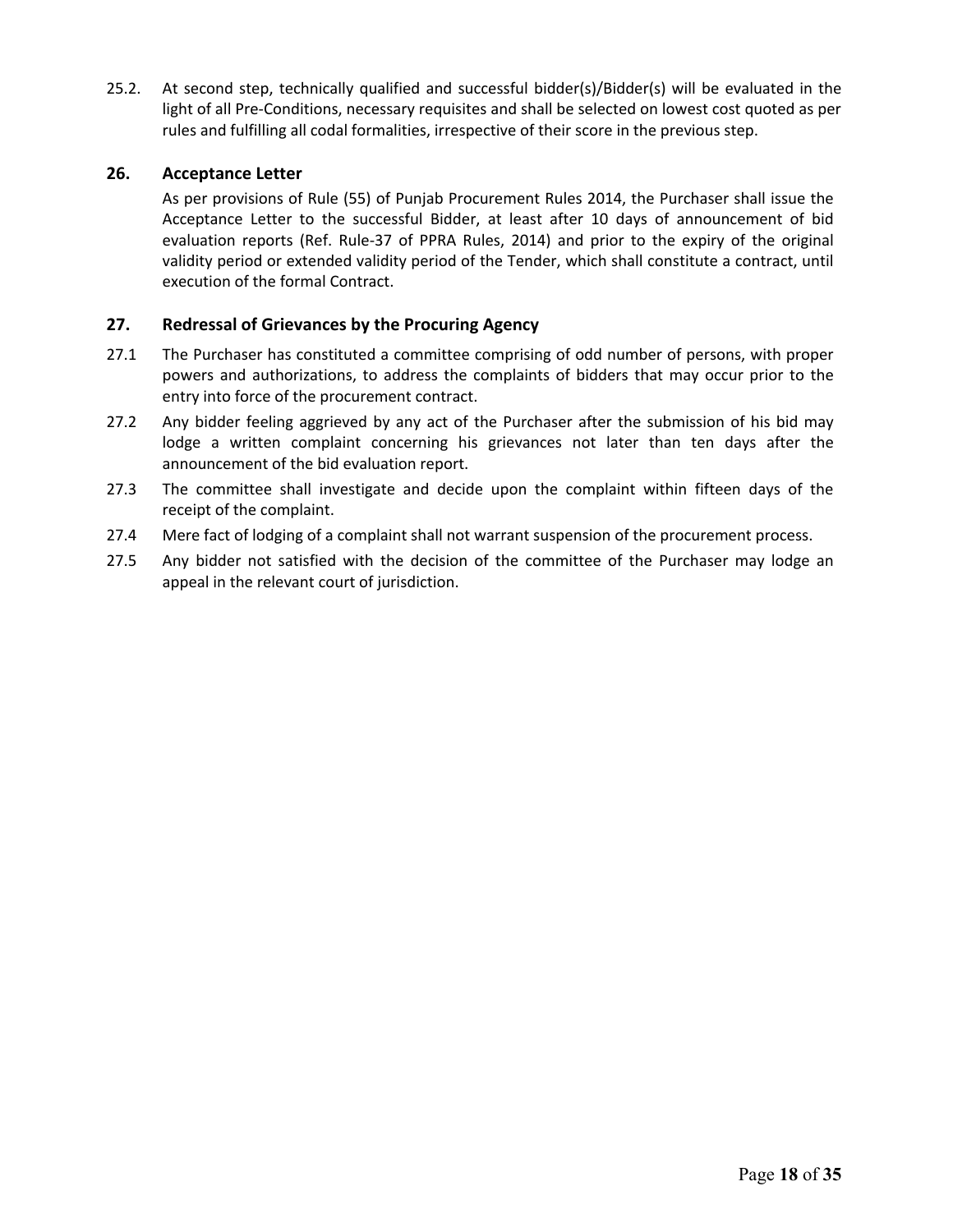# **II. General Conditions of Draft Contract**

# **28. Contract**

The Purchaser shall send the Contract provided in the Tender Document, to the successful Bidder along with the Letter of Intent (LOI). Within twenty-eight (28) days from the issuance of Letter of Intent, the successful Bidder must sign the Contract.

# **29. Contract Duration**

The contract duration is initially for the period of one (01) year starting from the date of issuance of Letter of Intent and extendable up to next two (2) years based on provisioning of satisfactory services / goods by the Contractor, needs, requirements and approved budgetary provisions of the Purchaser.

# **30. Contract Documents and Information**

The Contractor shall not, without the Purchaser's prior written consent, make use of the Contract, or any provision thereof, or any document(s), specifications, sample(s) or information furnished by or on behalf of the Purchaser in connection therewith, except for purposes of performing the Contract or disclose the same to any person other than a person employed by the Contractor in the performance of the Contract. Disclosure to any such employed person shall be made in confidence and shall extend only as far as may be necessary for purposes of such performance

# **31. Contract Language**

The Contract and all documents relating to the Contract, exchanged between the Contractor and the Purchaser, shall be in English. The Contractor shall bear all costs of translation to English and all risks of the accuracy of such translation.

# **32. Standards**

The Goods / Items / Services provided under this Contract shall conform to the authoritative latest industry standards.

# **33. Patent Right**

The Contractor shall indemnify and hold the Purchaser harmless against all third party claims of infringement of patent, trademark or industrial design rights arising from use of the Goods/items or Service or any part thereof.

# **34. Execution Schedule**

The Contractor shall start to deliver drinking water within seven (07) days from the issuance of Letter of Intent.

# **35. Payment**

- 35.1 The Contractor shall provide all necessary supporting documents along with invoice.
- 35.2 The Contractor shall submit an Application for Payment, to the Purchaser. The Application for Payment shall: be accompanied by such invoices, receipts or other documentary evidence as the Purchaser may require; state the amount claimed; and set forth in detail, in the order of the Price Schedule, particulars of the Goods/Items supplied, the Services provided and the Works done, up to the date of the Application for Payment and subsequent to the period covered by the last preceding Payment, if any.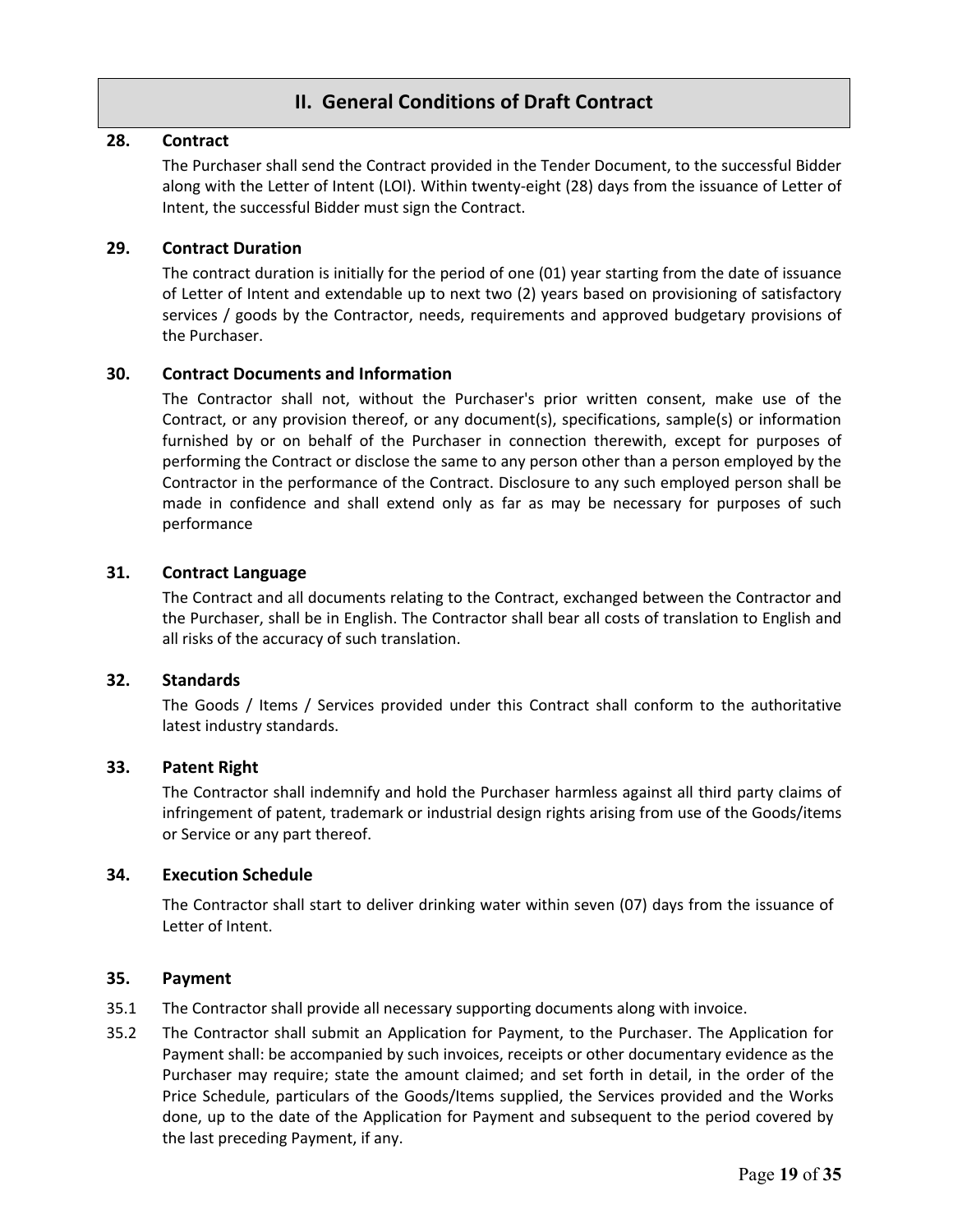- 35.3 The Purchaser shall get verified the details of Goods/Items delivered against the invoice from the Admin Team of PITB and Payment shall be made on monthly basis against the delivery of drinking water after issuance of satisfactory certificate by concerned team, as per details given in relevant Letter of Intent.
- 35.4 The Purchaser shall pay the amount verified within thirty (30) days. Payment shall not be made in advance and against partial deliveries. The Purchaser shall make payment for the Goods supplied, the Services provided and the Works done as per, to the Contractor, as per Government policy, in Pak Rupees, through treasury cheque.
- 35.5 All payments shall be subject to any and all taxes, duties and levies applicable under the laws of Pakistan, for the whole period starting from issuance of Acceptance Letter till termination of the signed contract in this regard.

# **36. Price**

The Contractor shall not charge prices for the Goods/Items / the Services provided and for other obligations discharged, under the Contract, varying from the prices quoted by the Contractor in the Price Schedule.

# **37. Contract Amendment**

- 37.1 The Purchaser may at any time, by written notice served to the Contractor, alter or amend the contract for any identified need/requirement in the light of prevailing rules and regulations.
- 37.2 The Contractor shall not execute any Change until and unless the Purchaser has allowed the said Change, by written order served on the Contractor with a copy to the Client.
- 37.3 The Change, mutually agreed upon, shall constitute part of the obligations under this Contract, and the provisions of the Contract shall apply to the said Change.
- 37.4 No variation in or modification in the Contract shall be made, except by written amendment signed by both the Purchaser and the Contractor.

# **38. Assignment / Subcontract**

- 38.1 The Contractor shall not assign or sub-contract its obligations under the Contract, in whole or in part, except with the Purchaser's prior written consent.
- 38.2 The Contractor shall guarantee that any and all assignees / subcontractors of the Contractor shall, for performance of any part / whole of the work under the contract, comply fully with the terms and conditions of the Contract applicable to such part / whole of the work under the contract.

# **39. Extensions in time for performance of obligations under the Contract**

If the Contractor encounters conditions impeding timely performance of any of the obligations, under the Contract, at any time, the Contractor shall, by written notice served on the Purchaser with a copy to the Client, promptly indicate the facts of the delay, its likely duration and its cause(s). As soon as practicable after receipt of such notice, the Purchaser shall evaluate the situation and may, at its exclusive discretion, without prejudice to any other remedy it may have, by written order served on the Contractor with a copy to the Client, extend the Contractor's time for performance of its obligations under the Contract.

# **40. Liquidated Damages**

If the Contractor fails / delays in performance of any of the obligations, under the Contract / violates any of the provisions of the Contract / commits breach of any of the terms and conditions of the Contract the Purchaser may, without prejudice to any other right of action /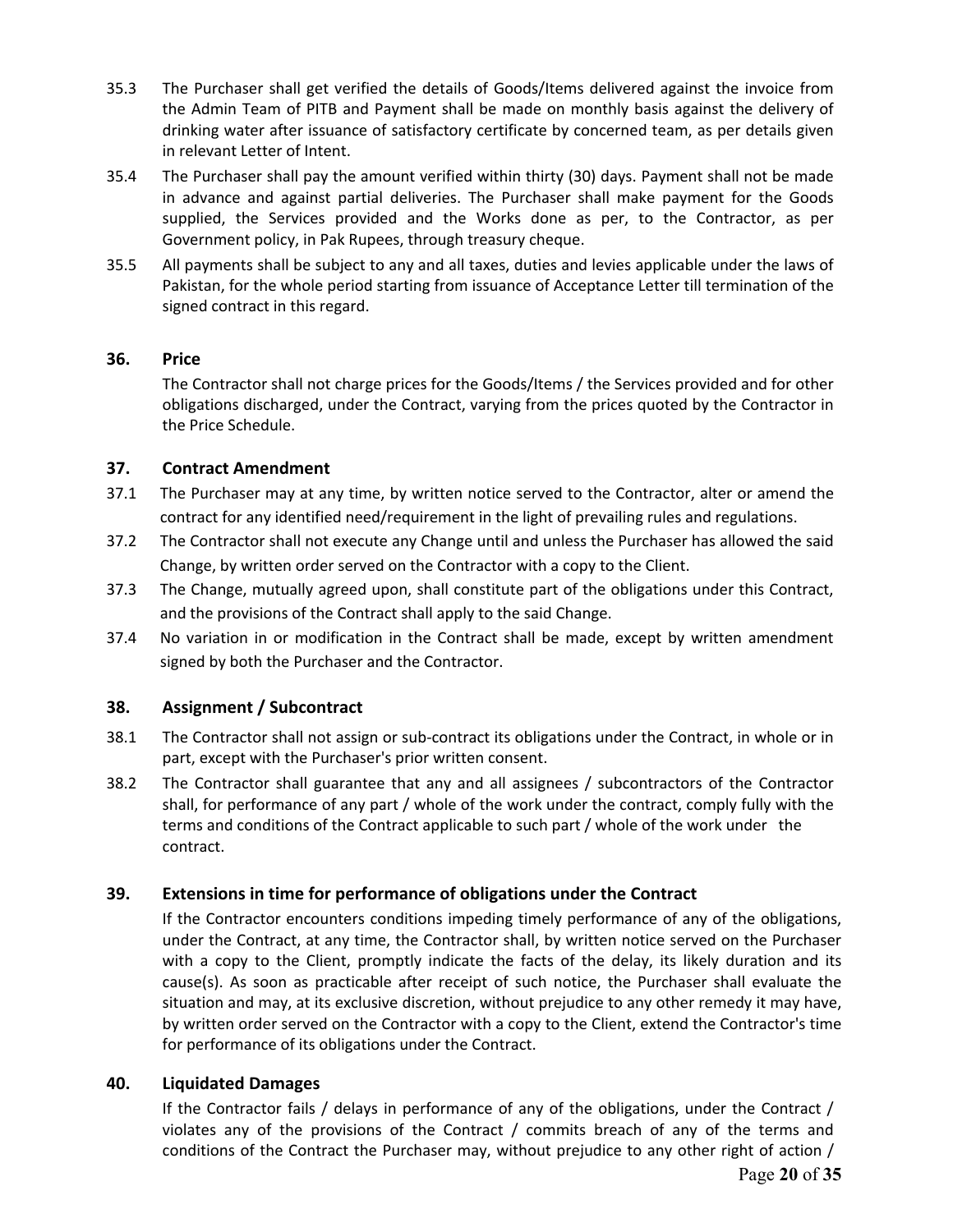remedy it may have, deduct from the Contract Price against undelivered portion, as liquidated damages, a sum of money @0.25% of the Contract Price which is attributable to such part of the Goods / the Services / the Works, in consequence of the failure / delay, be put to the intended use, for every day between the scheduled delivery date(s), with any extension of time thereof granted by the Purchaser, and the actual delivery date(s). Provided that the amount so deducted shall not exceed, in the aggregate, 10% of the Contract Price.

# **41. Blacklisting**

If the Contractor fails / delays in performance of any of the obligations, under the Contract / violates any of the provisions of the Contract / commits breach of any of the terms and conditions of the Contract or found to have engaged in corrupt or fraudulent practices in competing for the award of contract or during the execution of the contract, the Purchaser may without prejudice to any other right of action / remedy it may have, blacklist the Contractor, for a stated period, for future tenders in public sector, as per provision of Punjab Procurement Rules, 2014 and PITB Procurement Regulations and Guidelines.

# **42. Termination for Default**

If the Contractor fails / delays in performance of any of the obligations, under the Contract / violates any of the provisions of the Contract / commits breach of any of the terms and conditions of the Contract the Purchaser may, at any time, without prejudice to any other right of action / remedy it may have, by written notice served on the Contractor with a copy to the Client, indicate the nature of the default(s) and terminate the Contract, in whole or in part, without any compensation to the Contractor. Provided that the termination of the Contract shall be resorted to only if the Contractor does not cure its failure / delay, within fifteen working days (or such longer period as the Client may allow in writing), after receipt of such notice.

# **43. Termination for Insolvency**

If the Contractor becomes bankrupt or otherwise insolvent, the Purchaser may, at any time, without prejudice to any other right of action / remedy it may have, by written notice served on the Contractor with a copy to the Client, indicate the nature of the insolvency and terminate the Contract, in whole or in part, without any compensation to the Contractor.

# **44. Termination for Convenience**

- 44.1 Any of the parties may, at any time, by written notice served on the other party with a copy to the Client, terminate the Contract, in whole or in part, for its convenience, without any compensation to the other party.
- 44.2 The Goods and the Services which are complete or to be completed by the Contractor, within thirty working days after the receipt of such notice, shall be accepted by the Purchaser. For the remaining Goods / Services, the Purchaser may elect:
- 44.3 to have any portion thereof completed and delivered; and/or
- 44.4 to cancel the remainder and pay to the Contractor an agreed amount for partially completed Services, Works and materials / parts previously procured by the Contractor for the purpose of the Contract,

# **45. Force Majeure**

45.1 For the purpose of this contract "Force Majeure" means an event which is beyond the reasonable control of a party and which makes a party's performance of its obligations under the Contract / Letter of Intent impossible or so impractical as to be considered impossible under the circumstances, and includes, but is not limited to, War, Riots, Storm, Flood or other industrial actions (except where such strikes, lockouts or other industrial are within the power of the party invoking Force Majeure), confiscation or any other action by Government agencies.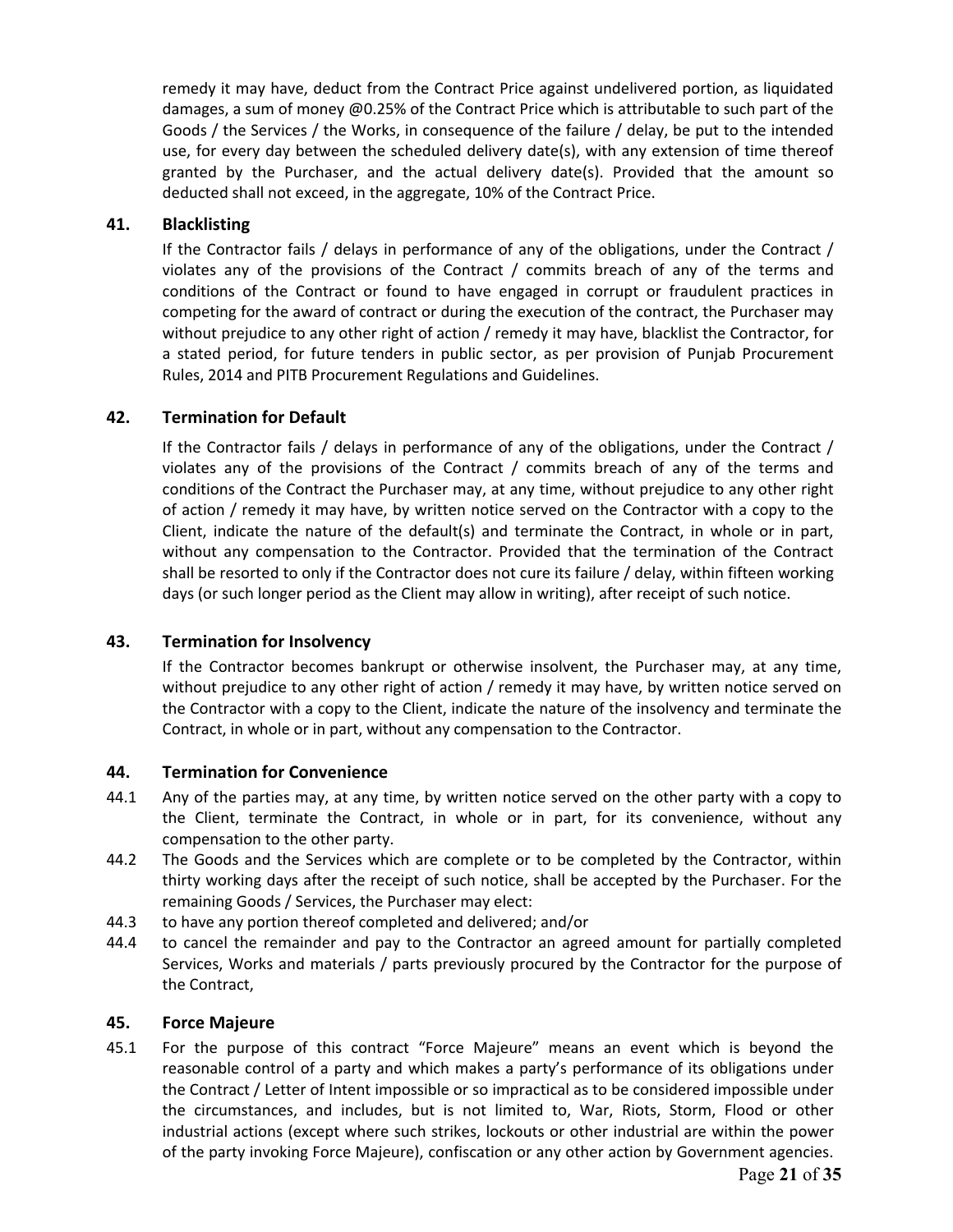In all disputes between the parties as to matters arising pursuant to this Contract, the dispute be referred for resolution by arbitration under the Pakistan Arbitration Act, 1940, as amended, by one or more arbitrators selected in accordance with said Law. The place for arbitration shall be Lahore, Pakistan. The award shall be final and binding on the parties.

- 45.2 The Contractor shall not be liable for liquidated damages, blacklisting for future tenders, if and to the extent his failure / delay in performance /discharge of obligations under the Contract / Letter of Intent is the result of an event of Force Majeure.
- 45.3 If a Force Majeure situation arises, The Contractor shall, by written notice served on The Purchaser, indicate such condition and the cause thereof. Unless otherwise directed by The Purchaser in writing, The Contractor shall continue to perform under the Contract / Letter of Intent as far as is reasonably practical, and shall seek all reasonable alternative means for performance not prevented by the Force Majeure event.
- 45.4 Force Majeure shall not include (i) any event which is caused by the negligence or intentional action of a Party or Agents or Employees, nor (ii) any event which a diligent Party could reasonably have been expected to both (A) take into account at the time of the conclusion of this Contract / Letter of Intent and (B) avoid or overcome in the carrying out of its obligations here under.
- 45.5 Force Majeure shall not include insufficiency of funds or failure to make any payment required hereunder.

# **46. Dispute Resolution**

- 46.1 The Purchaser and the Contractor shall make every effort to amicably resolve, by direct informal negotiation, any disagreement or dispute arising between them under or in connection with the Contract / Letter of Intent.
- 46.2 If, after thirty working days, from the commencement of such informal negotiations, the Purchaser and the Contractor have been unable to amicably resolve a Contract / Letter of Intent dispute, either party may, require that the dispute be referred for resolution by arbitration under the Pakistan Arbitration Act, 1940, as amended, by one or more arbitrators selected in accordance with said Law. The place for arbitration shall be Lahore, Pakistan. The award shall be final and binding on the parties.

# **47. Statutes and Regulations**

- 47.1 The Contract / Letter of Intent shall be governed by and interpreted in accordance with the laws of Pakistan.
- 47.2 The Contractor shall, in all matters arising in the performance of the Contract/ Letter of Intent, conform, in all respects, with the provisions of all Central, Provincial and Local Laws, Statutes, Regulations and By-Laws in force in Pakistan, and shall give all notices and pay all fees required to be given or paid and shall keep the Purchaser indemnified against all penalties and liability of any kind for breach of any of the same.
- 47.3 The Courts at Lahore shall have the exclusive territorial jurisdiction in respect of any dispute or difference of any kind arising out of or in connection with the Contract.

# **48. Taxes and Duties**

The Contractor shall be entirely responsible for all taxes, duties and other such levies imposed make inquiries on income tax / sales tax to the concerned authorities of Income Tax and Sales Tax Department, Government of Pakistan.

# **49. Contract Cost**

The Contractor shall bear all costs / expenses associated with the preparation of the Contract and the Purchaser shall in no case be responsible / liable for those costs / expenses. The successful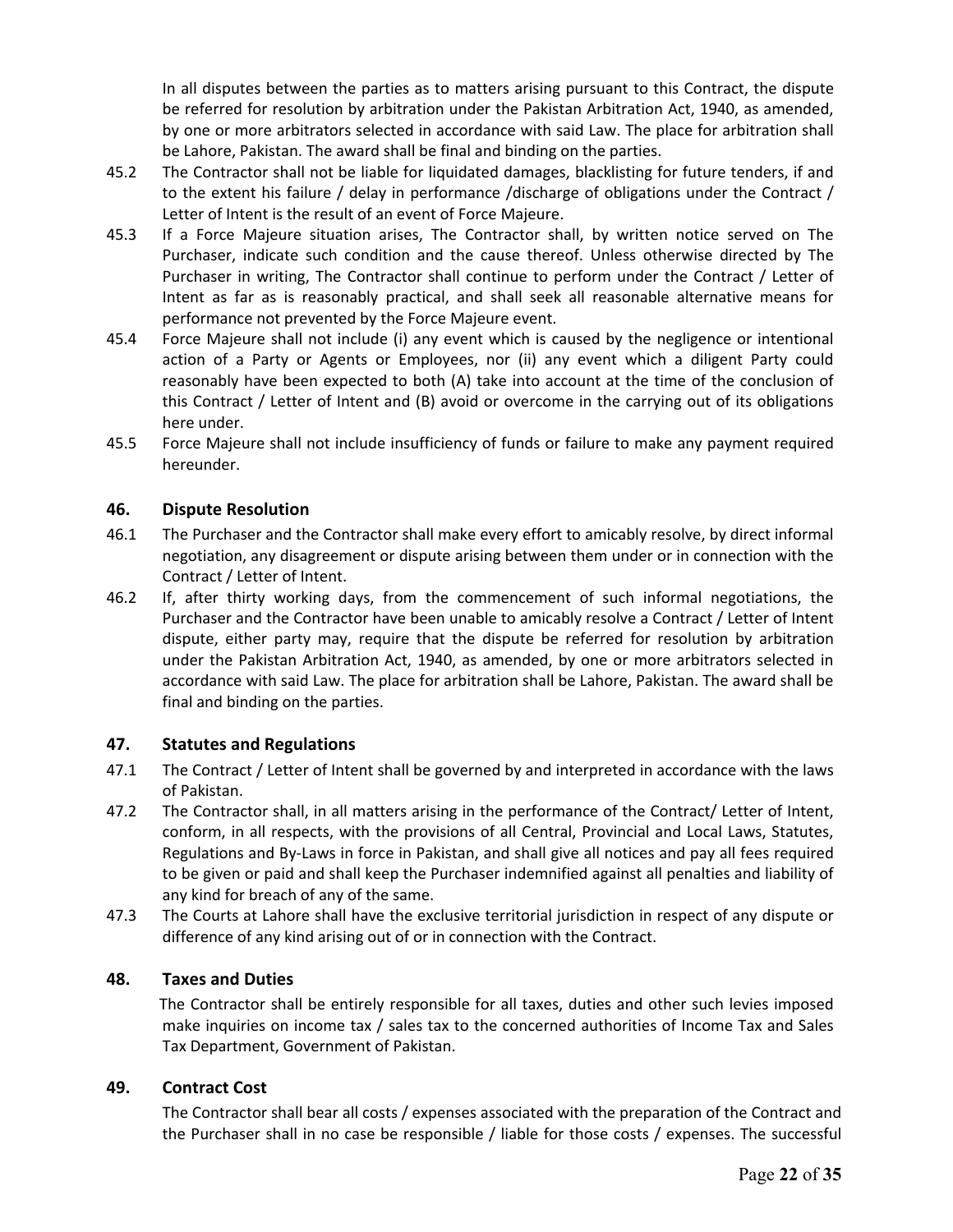bidder shall provide legal stamp papers of relevant value according to Govt. rules and regulations for signing of the formal contract.

# **50. Authorized Representative**

- 50.1 The Purchaser, the Client or the Contractor may, at their exclusive discretion, appoint their Authorized Representative and may, from time to time, delegate any / all of the duties / authority, vested in them, to their authorized Representative(s), including but not limited to, signing on their behalf to legally bind them, and may, at any time, revoke such delegation.
- 50.2 The Authorized Representative shall only carry out such duties and exercise such authority as may be delegated to him, by the Purchaser, the Client or the Contractor.
- 50.3 Any such delegation or revocation shall be in writing and shall not take effect until notified to the other parties to the Contract.
- 50.4 Any decision, instruction or approval given by the Authorized Representative, in accordance with such delegation, shall have the same effect as though it had been given by the Principal.
- 50.5 Notwithstanding Clause 50.2, any failure of the Authorized Representative to disapprove any Goods or Services or Works shall not prejudice the right of the Client to disapprove such Goods or Services or Works and to give instructions for the rectification thereof.
- 50.6 If the Contractor questions any decision or instruction of the Authorized Representative of the Purchaser / the Client, the Contractor may refer the matter to the Purchaser / the Client who shall confirm, reverse or vary such decision or instruction.

# **51. Waiver**

Failure of either party to insist upon strict performance of the obligations of the other party, under the Contract/ Letter of Intent, shall in no way be deemed or construed to affect in any way the right of that party to require such performance.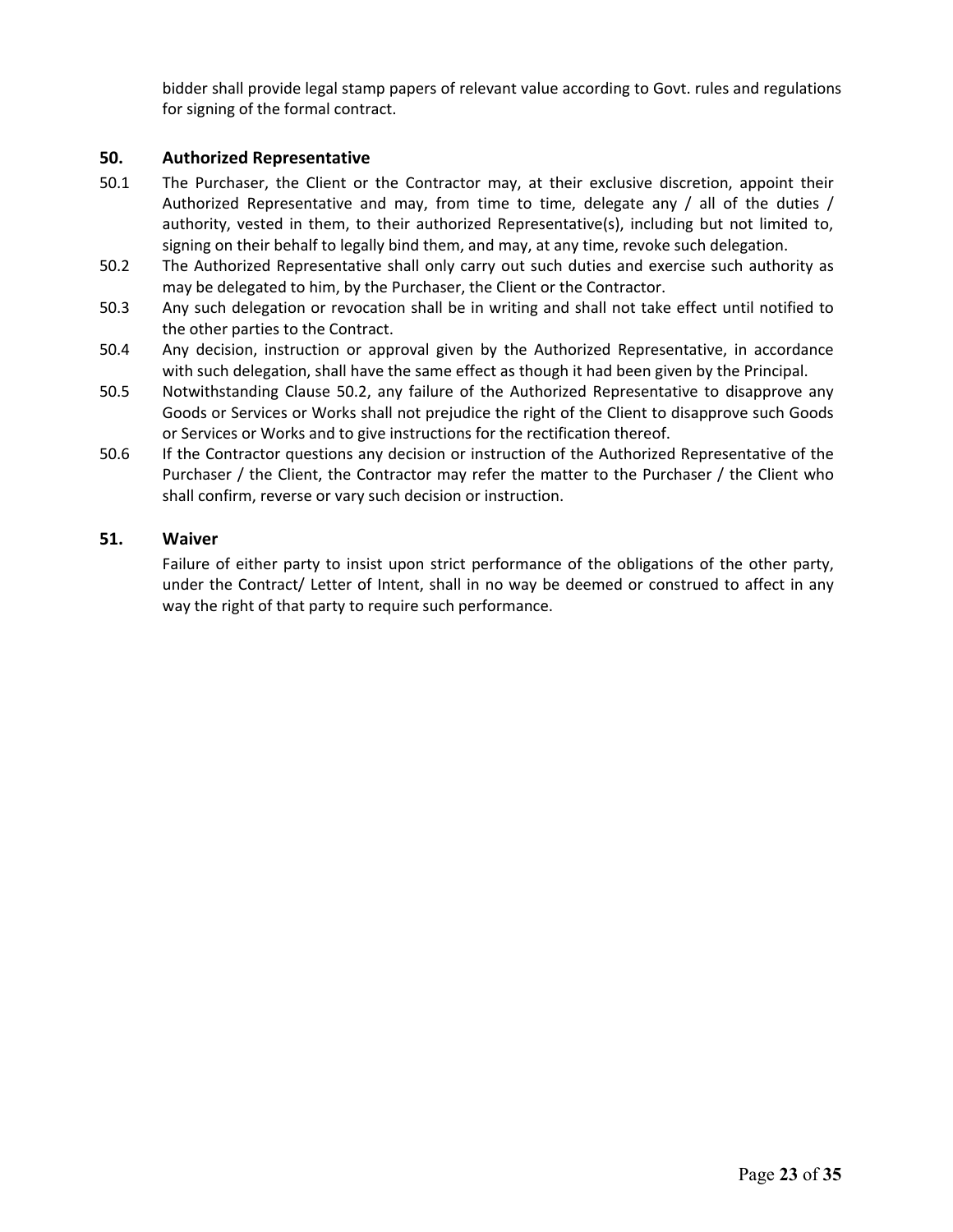# **TECHNICAL SPECIFICATIONS**

# **Drinking Water**

| Sr.# | <b>Item Name</b>         | <b>Required Quality</b>                                                                                            | <b>Item</b><br><b>Description/Specification</b> | No of Units/<br>ОТҮ |
|------|--------------------------|--------------------------------------------------------------------------------------------------------------------|-------------------------------------------------|---------------------|
|      | <b>Drinking</b><br>Water | As per specifications of Pakistan<br>Standards and Quality Control   19 Liter Bottle, plastic<br>Authority (PSQCA) |                                                 | 15,000              |

The delivery of drinking water is required at Arfa Software Technology Park, Lahore.

# **NOTE:**

# **The bidder shall provide free of charge single specimen sample of their respective quoted item to the Purchaser (if required).**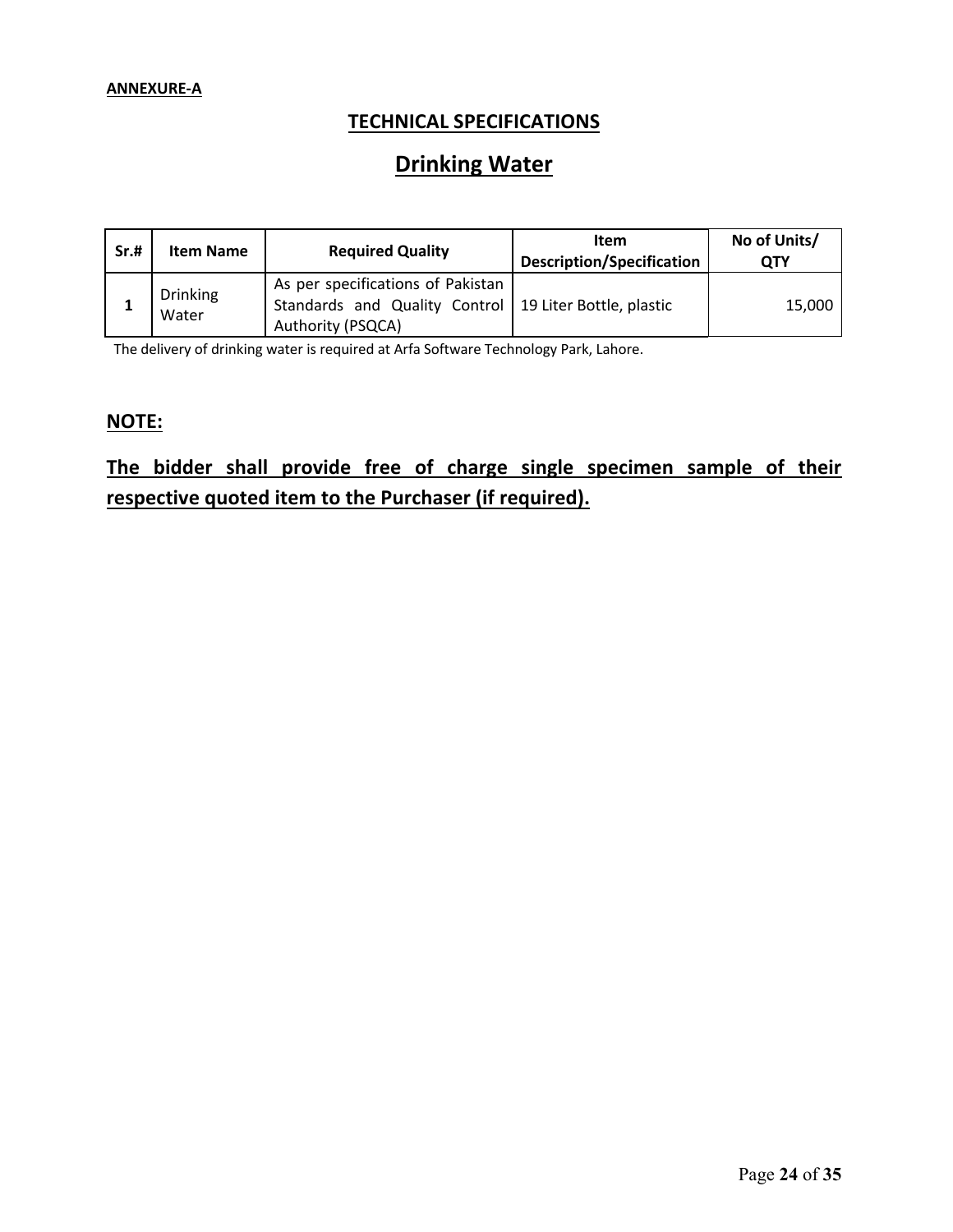# **FORMS & OTHER REQUIRED DOCUMENTS**

#### **ANNEXURE-B**

### **Technical Proposal Submission Form**

[Location, Date]

To \_(Name and address of Client / Purchaser)\_

Dear Sir,

We, the undersigned, offer to provide the \_ (insert title of assignment) \_ in accordance with your Request for Proposal/Tender Document No.\_\_\_\_\_\_ dated \_ (insert date) \_ and our Proposal. We are hereby submitting our Proposal, which includes the Technical Proposal and the Financial Proposal sealed in two separate envelopes.

We undertake, if our Proposal is accepted, to provide supply of The related to the assignment.

We also confirm that the Government of Pakistan / Punjab has not declared us, or any, ineligible on charges of engaging in corrupt, fraudulent, collusive or coercive practices. We furthermore, pledge not to indulge in such practices in competing for or in executing the Contract, and we are aware of the relevant provisions of the Proposal Document.

We understand you are not bound to accept any Proposal you receive.

We remain, Yours sincerely, Authorized Signature (Original) (In full and initials) Name and Designation of Signatory Name of Firm Address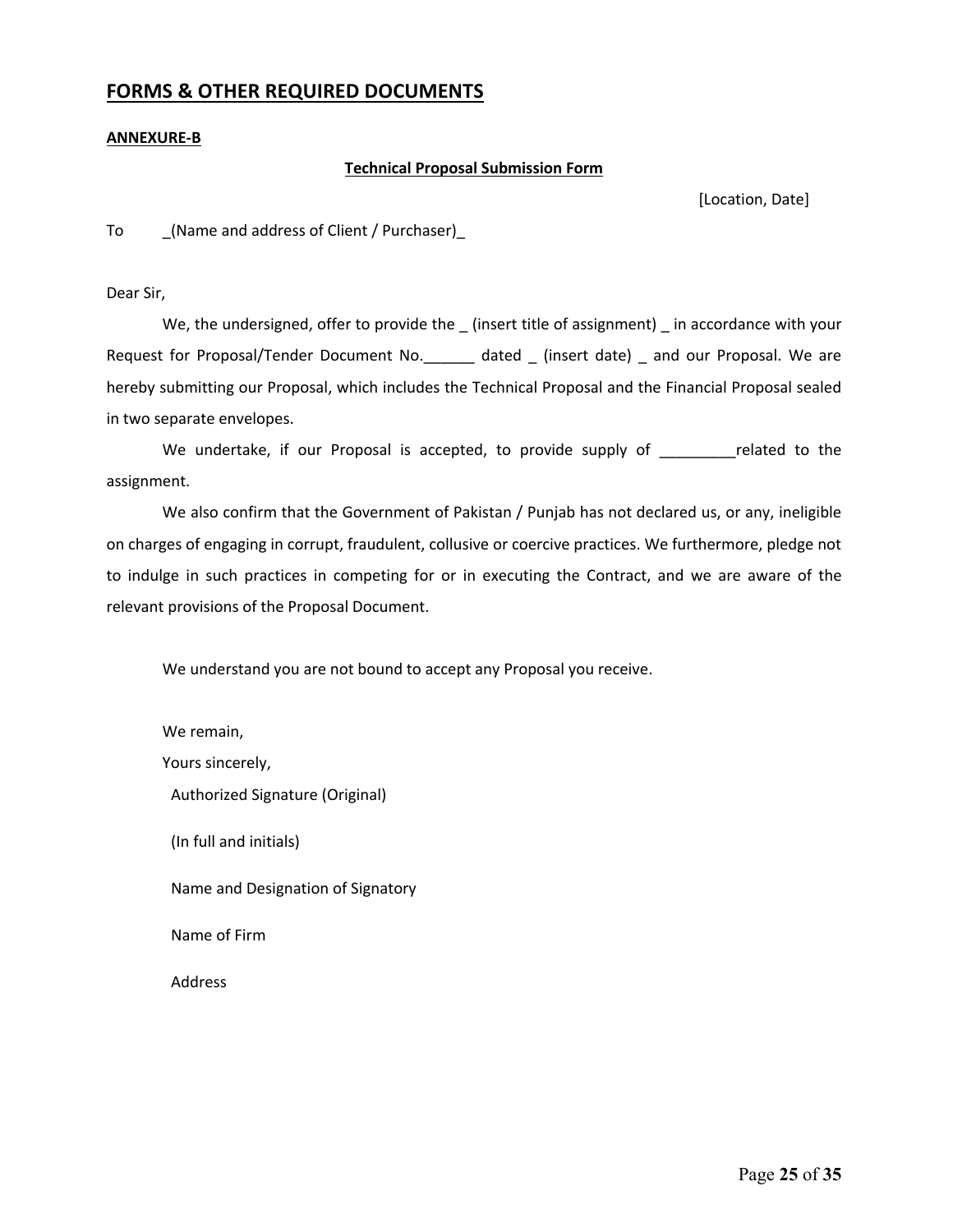## **ANNEXURE-C**

# **Financial Proposal Submission Form (Part of Financial Bid Envelope)**

[Location, Date]

To \_ (Name and address of Client / Purchaser) \_

Dear Sir,

We, the undersigned, offer to provide the (Insert title of assignment) in accordance with your Request for Proposal No. \_\_\_\_\_\_\_ dated \_ (insert date) \_ and our Technical Proposal. Our attached Financial Proposal is for the sum of \_ (insert amount in words and figures) \_. This amount is inclusive of all taxes.

Our Financial Proposal shall be binding upon us up to expiration of the validity period of the Proposal, i.e. before the date indicated in \_\_\_\_\_\_\_ of the Proposal Data Sheet.

We also declare that the Government of Pakistan / Punjab has not declared us or any Sub-Contractors for any part of the Contract, ineligible on charges of engaging in corrupt, fraudulent, collusive, or coercive practices. We furthermore, pledge not to indulge in such practices in competing for or in executing the Contract, and are aware of the relevant provisions of the Proposal Document.

We understand you are not bound to accept any Proposal you receive.

Signed

In the capacity of:

Duly authorized to sign the proposal on behalf of the Applicant.

Date: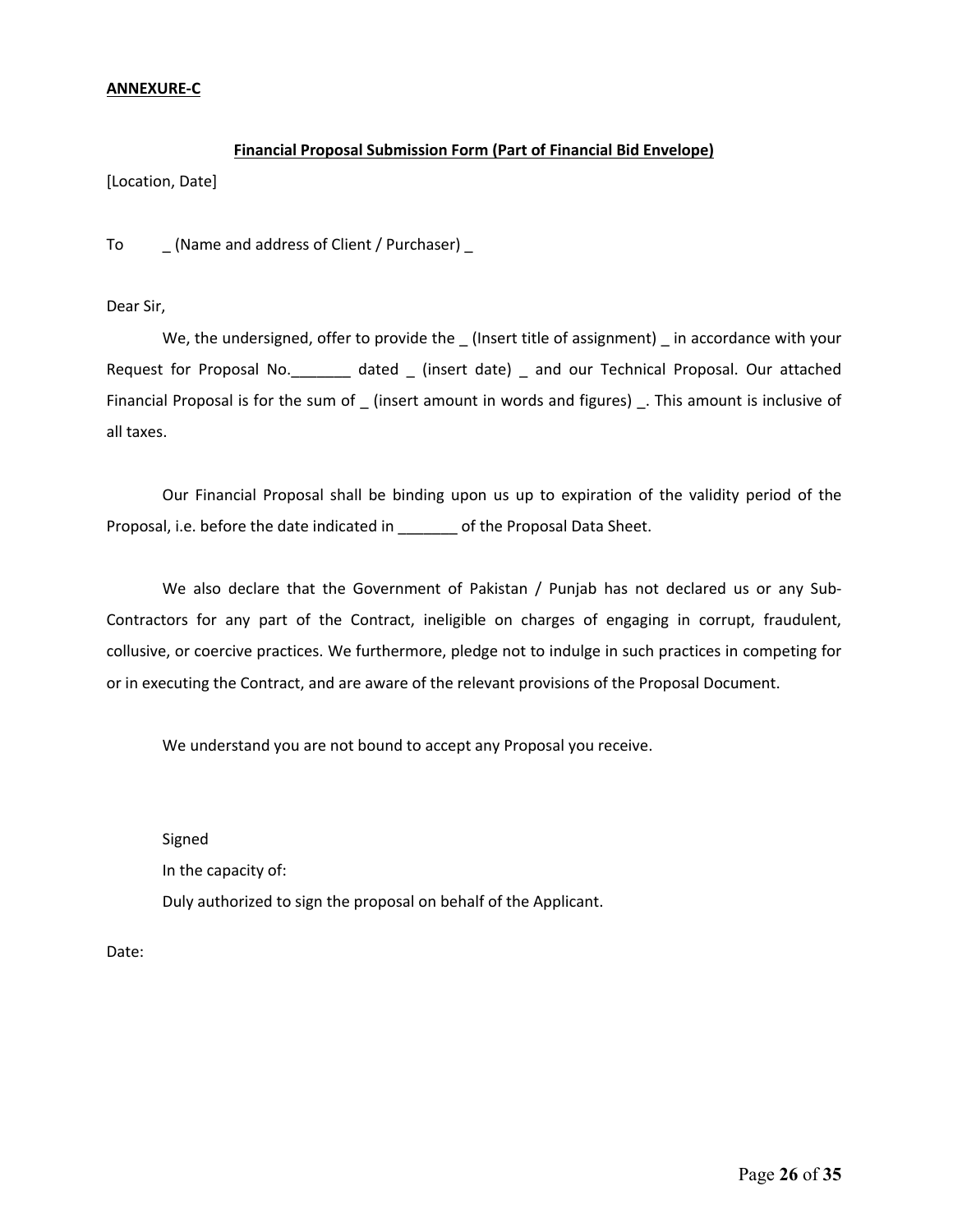### **ANNEXURE-D**

### **Price Schedule / Financial Cost Sheet**

| Sr.<br># | <b>Item</b><br><b>Name</b> | <b>Required Quality</b>                                                                    | <b>Item</b><br>Description/<br><b>Specification</b> | No of Units/<br><b>QTY</b> | <b>Unit Rate</b><br>(Incl. all<br>Taxes) Rs.<br>(2) | <b>Total Cost</b><br>(Incl. all Taxes)<br>Rs.<br>$(3=1x2)$ |
|----------|----------------------------|--------------------------------------------------------------------------------------------|-----------------------------------------------------|----------------------------|-----------------------------------------------------|------------------------------------------------------------|
|          | <b>Drinking</b><br>Water   | As per specifications<br>of Pakistan Standards<br>and Quality Control<br>Authority (PSQCA) | 19 Liter<br>Bottle, plastic                         | 15,000                     |                                                     | Χ                                                          |

#### **Notes to Price Table:**

- **i.** X will determine the total bid cost.
- ii. The Purchaser reserves exclusive rights to decrease or increase the quantities of Good/Items mentioned vide this tender document, at the unit rates quoted by the bidder.

Total Cost (in words) Rs. \_\_\_\_\_\_\_\_\_

Date \_\_\_\_\_\_\_\_\_\_\_

Signature of authorized person Name: (Company Seal)

In the capacity of Duly authority by

\_\_\_\_\_\_\_\_\_\_\_\_\_\_\_\_\_\_

**Note: No cutting or overwriting is allowed. Any cutting or overwriting will lead to rejection of the financial bid.**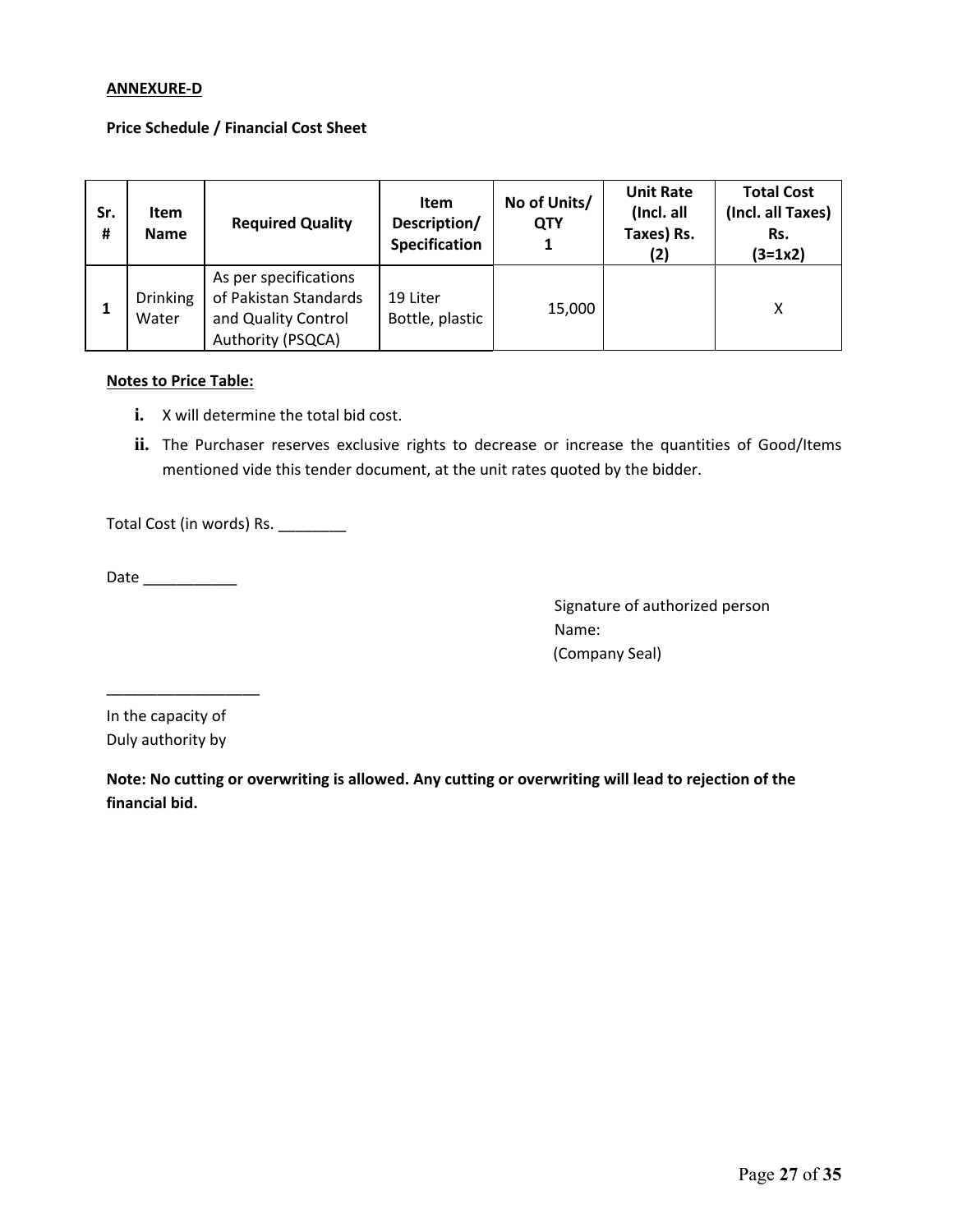#### **ANNEXURE-E**

### **Format for Covering Letter**

(Name and address of Purchaser)

**Sub: \_\_\_\_\_\_\_\_\_\_\_\_\_\_\_\_\_\_\_\_\_\_\_\_\_\_\_\_\_\_\_\_\_\_\_\_\_\_\_\_\_\_\_\_\_\_\_\_.** 

To

Dear Sir,

- **a)** Having examined the tender document and Appendixes we, the undersigned, in conformity with the said document, offer to provide the said items on terms of reference to be signed upon the award of contract for the sum indicated as per Price Schedule.
- **b)** We undertake, if our proposal is accepted, to provide the items/services comprise in the contract within time frame specified, starting from the date of receipt of notification of award from the client Department / Office.
- **c)** We agree to abide by this proposal for the period of \_\_\_\_ days (as per requirement of the project) from the date of bid opening and it shall remain binding upon us and may be accepted at any time before the expiration of that period.
- **d)** We agree to execute a contract in the form to be communicated by the \_(insert name of the Purchaser), incorporating all agreements with such alterations or additions thereto as may be necessary to adapt such agreement to the circumstances of the standard.
- **e)** We understand that you are not bound to accept a lowest or any bid you may receive, not to give any reason for rejection of any bid and that you will not defray any expenses incurred by us in biding.

\_\_\_\_\_\_\_\_\_\_\_\_\_\_\_\_\_\_\_\_\_\_\_\_\_

Authorized Signatures with Official Seal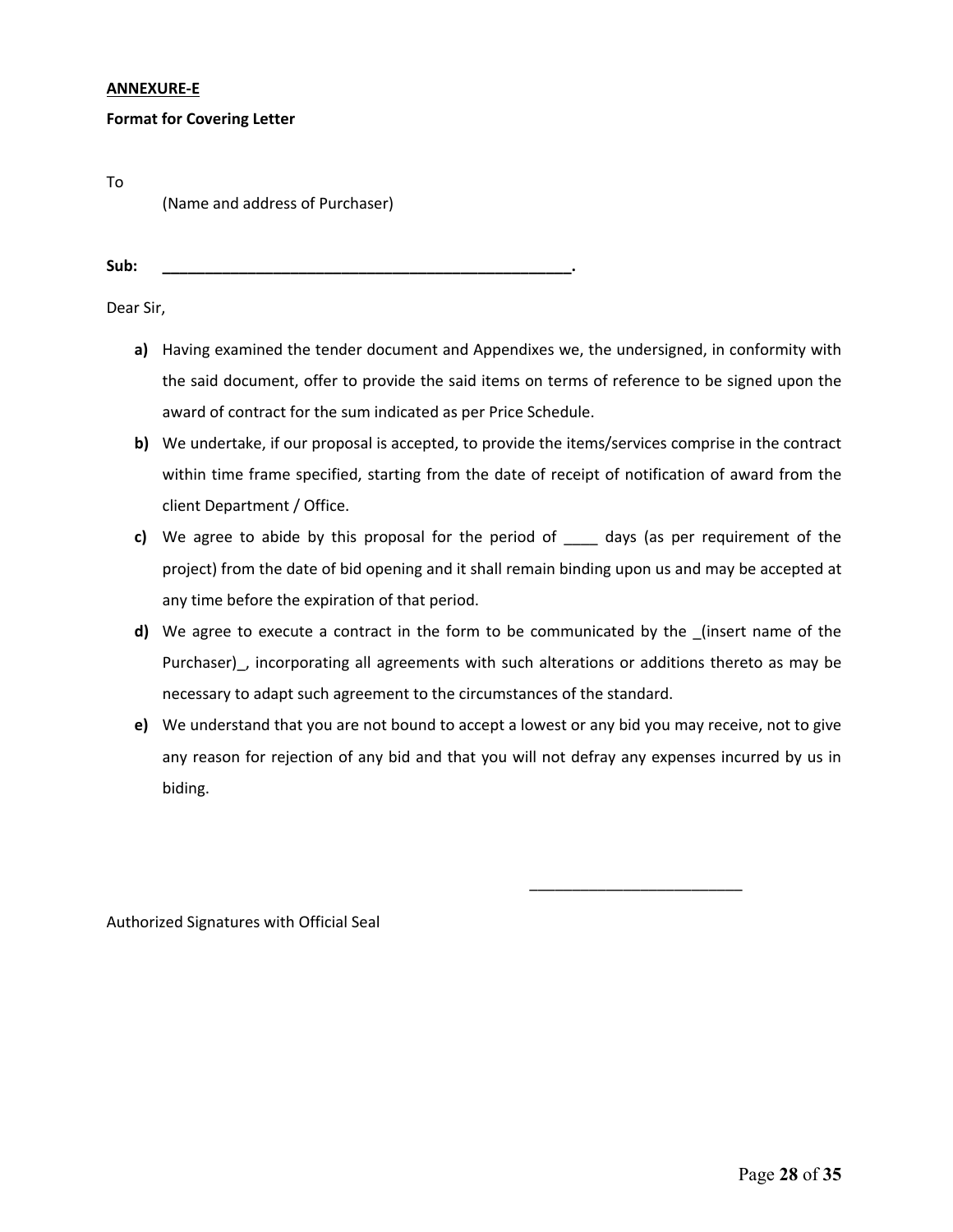### **ANNEXURE-F**

### **INSTRUCTION FOR PREPARATION OF POWER OF ATTORNEY**

- **a)** To be executed by an authorized representative of the bidder.
- **b)** The mode of execution of the Power of Attorney should be in accordance with the procedure, if any, laid down by the applicable law and the charter documents of the executants and when it is so required the same should be under common seal affixed in accordance with the required procedure.
- **c)** Also, wherever required, the Bidder should submit for verification the extract of the charter documents and documents such as a resolution/power of attorney in favor of the Person executing this Power of Attorney for the delegation of power hereunder on behalf of the Bidder.
- **d)** In case the Application is signed by an authorized Director / Partner or Proprietor of the Applicant, a certified copy of the appropriate resolution / document conveying such authority may be enclosed in lieu of the Power of Attorney.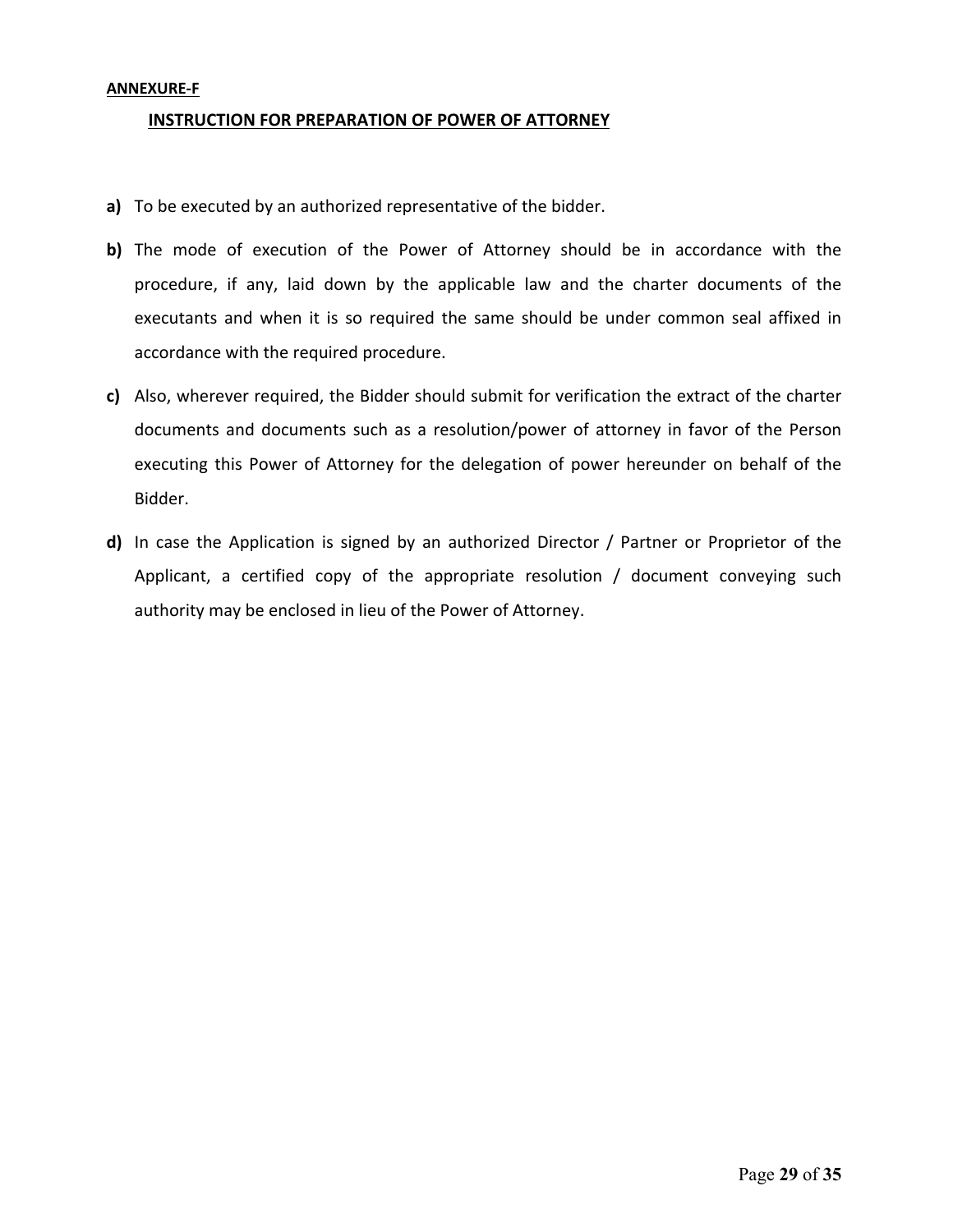# **POWER OF ATTORNEY**

# (On Stamp Paper of relevant value)

Know all men by these presents, we (name of the company and address of the registered office) do hereby appoint and authorize Mr. (full name and residential address) who is presently employed with us and holding the position of as our attorney, to do in our name and on our behalf, all such acts, deeds and things necessary in connection with or incidental to our proposal for (name of the project) in response to the tenders invited by the (name of the Purchaser) including signing and submission of all documents and providing information/responses to (name of the Purchaser) in all matters in connection with our Bid.

We hereby agree to ratify all acts, deeds and things lawfully done by our said attorney pursuant to this Power of Attorney and that all acts, deeds and things done by our aforesaid attorney shall and shall always be deemed to have been done by us.

Dated this \_\_\_\_\_ day of \_\_\_\_\_\_\_\_\_\_\_\_\_\_\_\_\_\_\_\_ 20\_\_

For \_\_\_\_\_\_\_\_\_\_\_\_\_\_\_\_\_\_\_\_\_\_\_\_\_\_\_\_\_\_\_\_

(Signature)

(Name, Designation and Address)

Accepted

(Signature)

(Name, Title and Address of the Attorney) Date: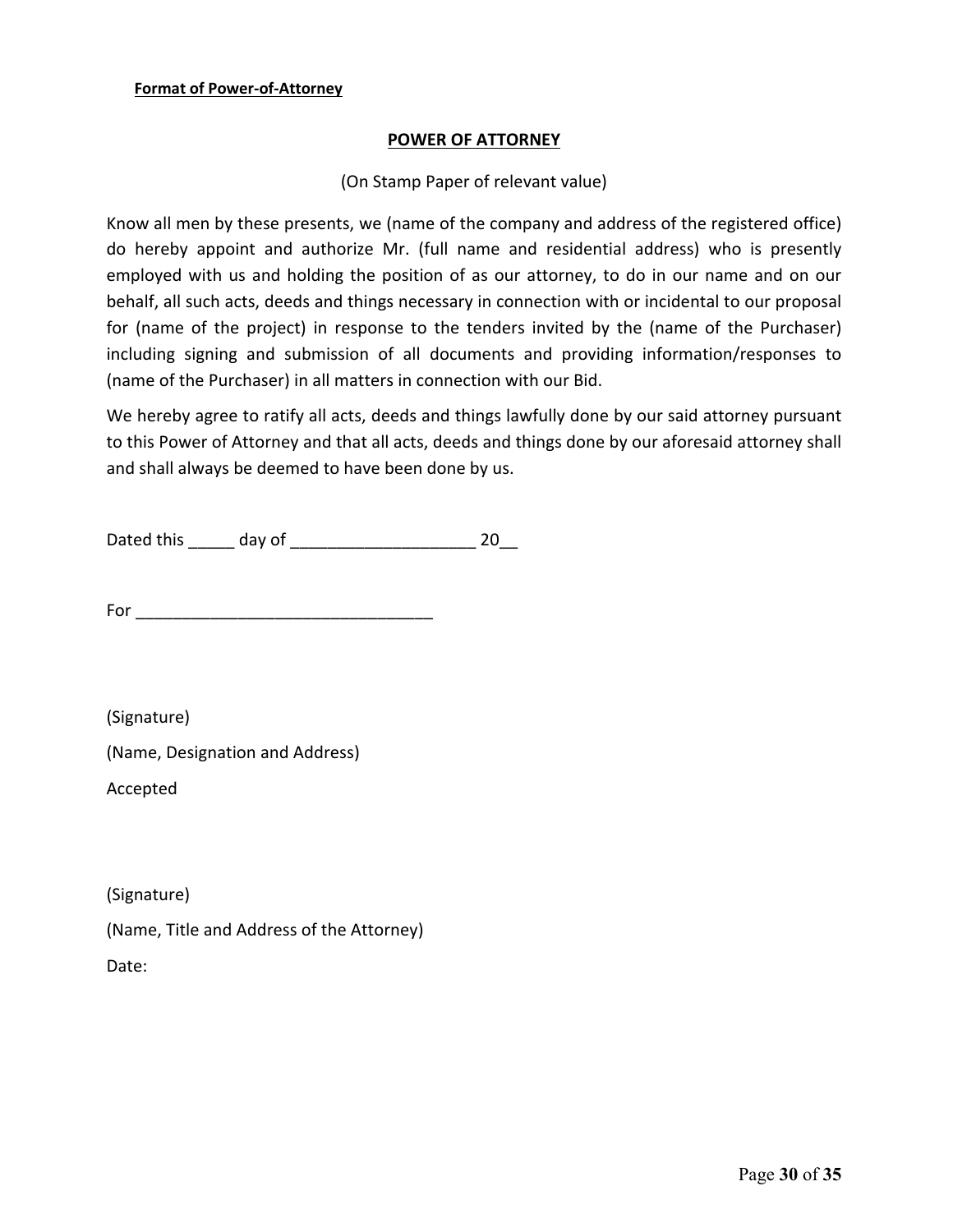# **ANNEXURE-G**

### **UNDERTAKING**

It is certified that the information furnished here in and as per the document submitted is true and correct and nothing has been concealed or tampered with. We have gone through all the conditions of tender and are liable to any punitive action for furnishing false information / documents.

Dated this \_\_\_\_\_ day of \_\_\_\_\_\_\_\_\_\_\_\_\_\_\_\_\_\_\_\_ 20\_\_

Signature

(Company Seal)

In the capacity of

\_\_\_\_\_\_\_\_\_\_\_\_\_\_\_\_\_\_

Duly authorized to sign bids for and on behalf of: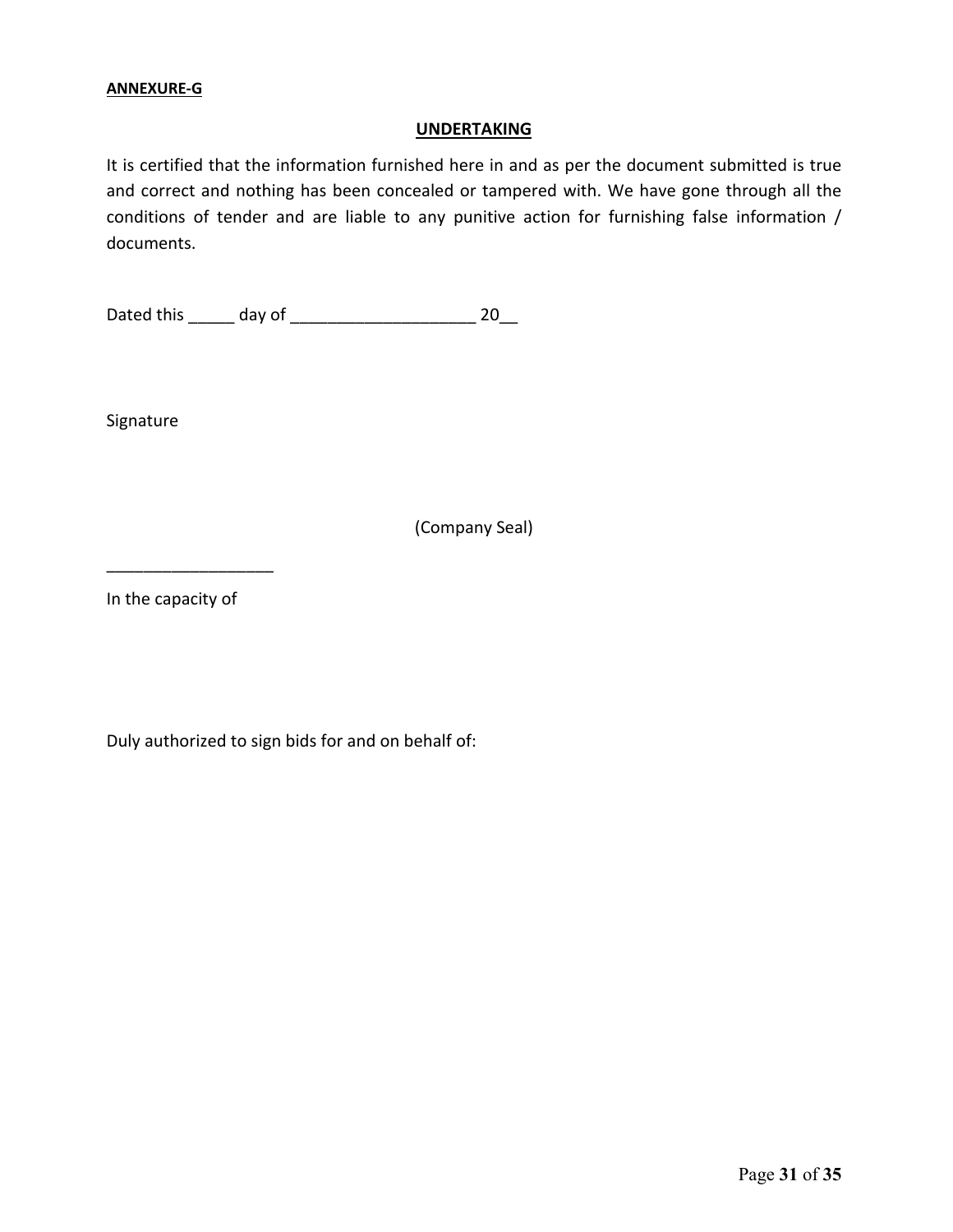#### **ANNEXURE-H**

#### **To be submitted on legal stamp paper)**

#### **AFFIDAVIT**

## **(Integrity Pact)**

We (Name of the bidder / supplier) being the first duly sworn on oath submit, that Mr. / Ms. (if participating through agent / representative) is the agent / representative duly authorized by \_(Name of the bidder company)\_ hereinafter called the Contractor to submit the attached bid to the \_(Name of the Purchaser). Affiant further states that the said M/s (Bidding Firm/Company Name) has not paid, given or donate or agreed to pay, given or donate to any line officer or employee of the \_(Name of the Purchaser) any money or thing of value, either directly or indirectly, for special consideration in the letting of the contract, or for giving undue advantage to any of the bidder in the bidding and in the evaluation and selection of the bidder for contract or for refraining from properly and thoroughly maintaining projects implementations, reporting violation of the contract specification or other forms of non-compliance.

[The Seller/Supplier/Contractor] certifies that it has made and will make full disclosure of all agreements and arrangements with all persons in respect of or related to the transaction with the Purchaser and has not taken any action or will not take any action to circumvent the above declaration, representation or warranty / support.

[The Seller/Supplier/Contractor] accepts full responsibility and strict liability for making any false declaration, not making full disclosure, misrepresenting facts or taking any action likely to defeat the purpose of this declaration, representation and warranty / support. It agrees that any contract, right, interest, privilege or other obligation or benefit obtained or procured as aforesaid shall, without prejudice to any other right and remedies available to the Purchaser under any law, contract or other instrument, be voidable at the option of the Purchaser.

Notwithstanding any rights and remedies exercised by the Purchaser in this regard, [the Seller/Supplier/Contractor] agrees to indemnify the Purchaser for any loss or damage incurred by it on account of its corrupt business practices and further pay compensation to the Purchaser in an amount equivalent to ten time the sum of any commission, gratification, bribe, finder's fee or kickback given by [the Seller/Supplier/Contractor] as aforesaid for the purpose of obtaining or inducing the procurement of any contract, right, interest, privilege or other obligation or benefit in whatsoever form from the Purchaser.

> \_\_\_\_\_\_\_\_\_\_\_\_\_\_\_\_ Signature & Stamp

Subscribed and sworn to me this \_\_\_\_\_\_\_ day of \_\_\_\_\_ 20\_

Notary Public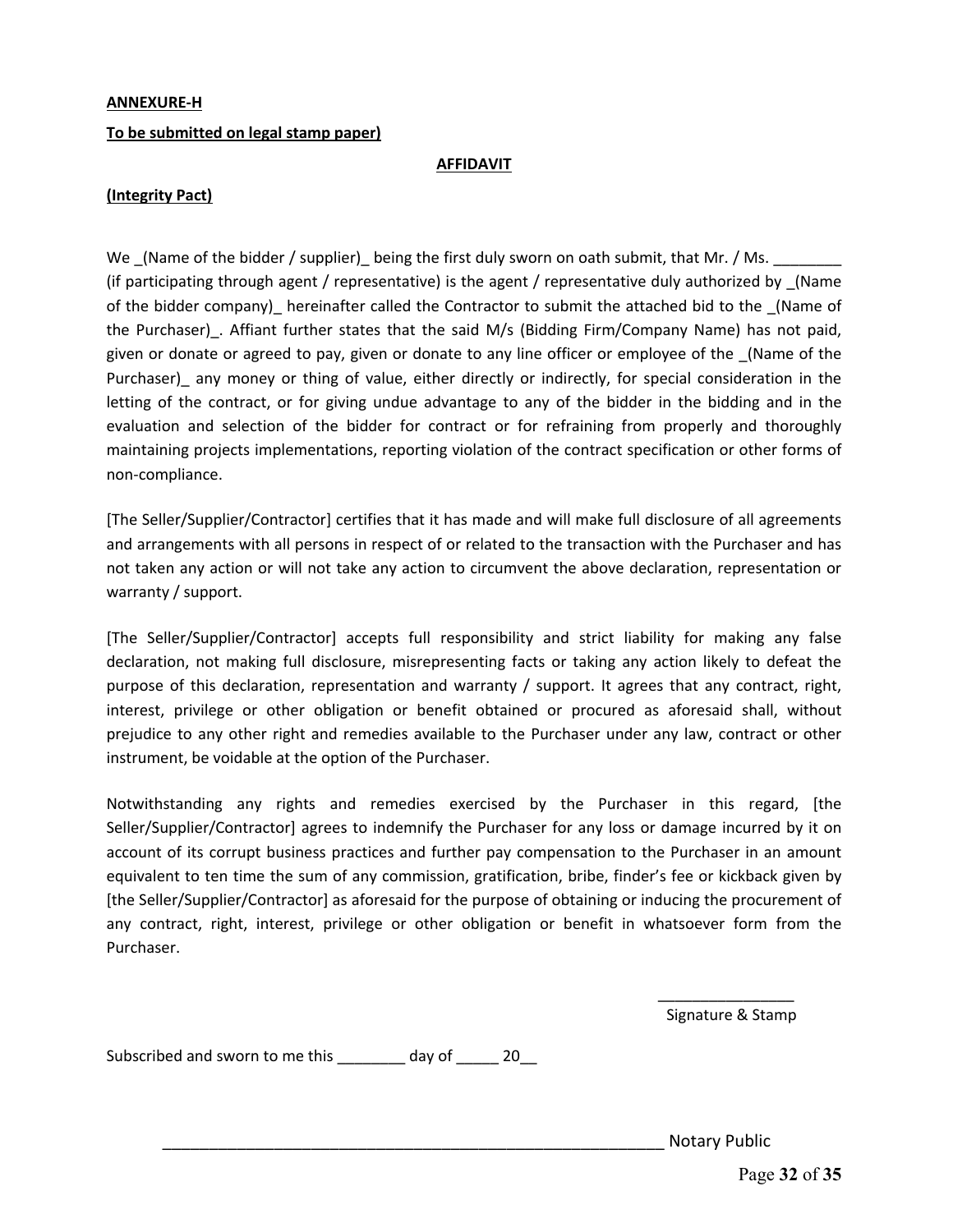### **ANNEXURE-I**

# **CHECKLIST FOR BID SUBMISSION**

### **TECHNICAL PROPOSAL**

#### **PART-A (04 DOCUMENT)**

- **1.** Bid Submission Form/Covering letter duly signed and stamped by authorized representative. **(Annexure-E)**
- **2.** Income Tax Registration certificate **(NTN)**
- **3.** General Sales Tax Registration **(Status = Active with FBR)**
- **4. Single Undertaking**

The compliance, delivery schedule and black listing statement should be made as per mentioned in tender documents. The following six things could be collectively mentioned or given on a paper i.e., **Stamp paper or Letter head of company**.

One Undertaking consisting on the following: -

- A. **Firm Blacklisting** i.e., firm is not blacklisted by any Provincial or Federal Government Department, Agency, Organization or Autonomous Body anywhere in Pakistan.
- B. **Compliance to Terms & condition mentioned in Tender document**, i.e. (All terms & conditions and qualifications listed anywhere in this tender document have been satisfactorily vetted) (**Annexure-G**).
- C. **Compliance to Delivery Schedule & Execution Schedule** as per tender document
- D. **Compliance to the technical specifications** to be procured mentioned vide (**Annexure-A)**

#### **PART-B (02 DOCUMENT)**

- **1.** Technical Proposal Form **(Annexure-B)**
- **2.** Technical Bid/BOQ clearly mentioned Quoted Model with Technical specification offered, along with Brochures / Literature and online web link.

# **PART-C (05 DOCUMENTS)**

**1. Qualification Documents:** Authorization Certificates / Documents from principal/manufacturer/authorized dealers as per requirement given in technical evaluation criteria **for relevant lot i.e.**

*Has authorization Certificate/Document from the Principal / Manufacturer / Authorized Dealer to participate in this particular tender and indicating subject tender number (in case of dealer,*

- *A. Authorization document from principal to dealer and*
- *B. Certificate from dealer to the bidder is required*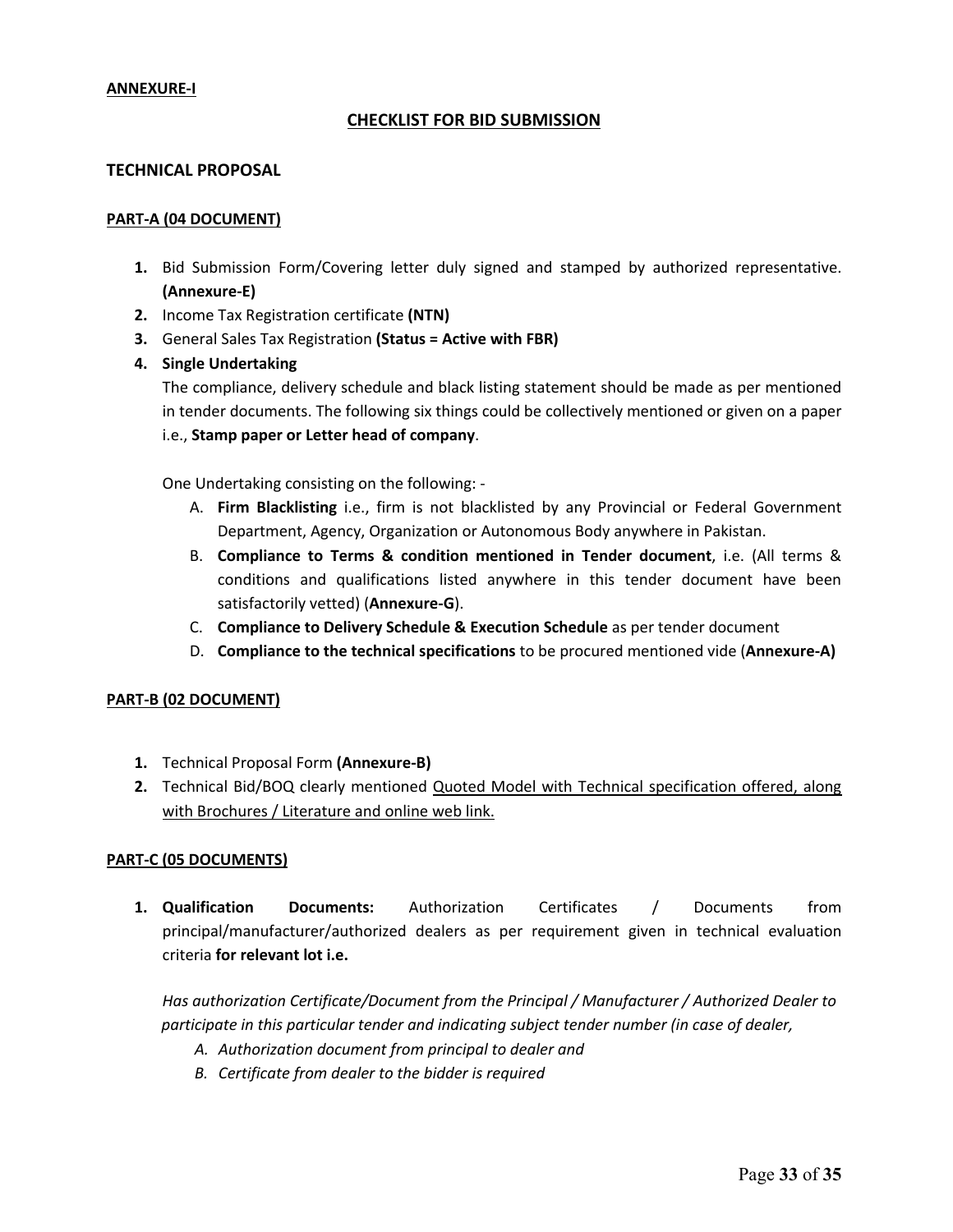- **2. Financial Reports**: **Annual Audited Report Last Year**, if required. In case of financial experience audit report or any other financial documents the dates should be considered.
- **3. Relevant Experience Documents:** (Purchase Orders / Contracts) for specified period i.e., 3 year/1 year etc.
- **4. Power of Attorney**: if an authorized representative is appointed, duly signed & stamped. **(Annexure-F)**
- **5. Integrity Pact**.

**(Note: No extra document will be received during evaluation process. Bidders are requested to send complete bid. Un-conditional Bids required to be submitted.)**

# **FINANCIAL PROPOSAL**

# **PART- D (03 DOCUMENTS)**

- **1. Financial Proposal Form (Annexure-C)**, duly signed & stamped. (**AS per tender document)**
- **2. Price Schedule (Annexure-D)**, duly signed & stamped. **(Tax Calculation)**
- **3. Bid Security**, as per provisions of the clause Bid Security of this document.